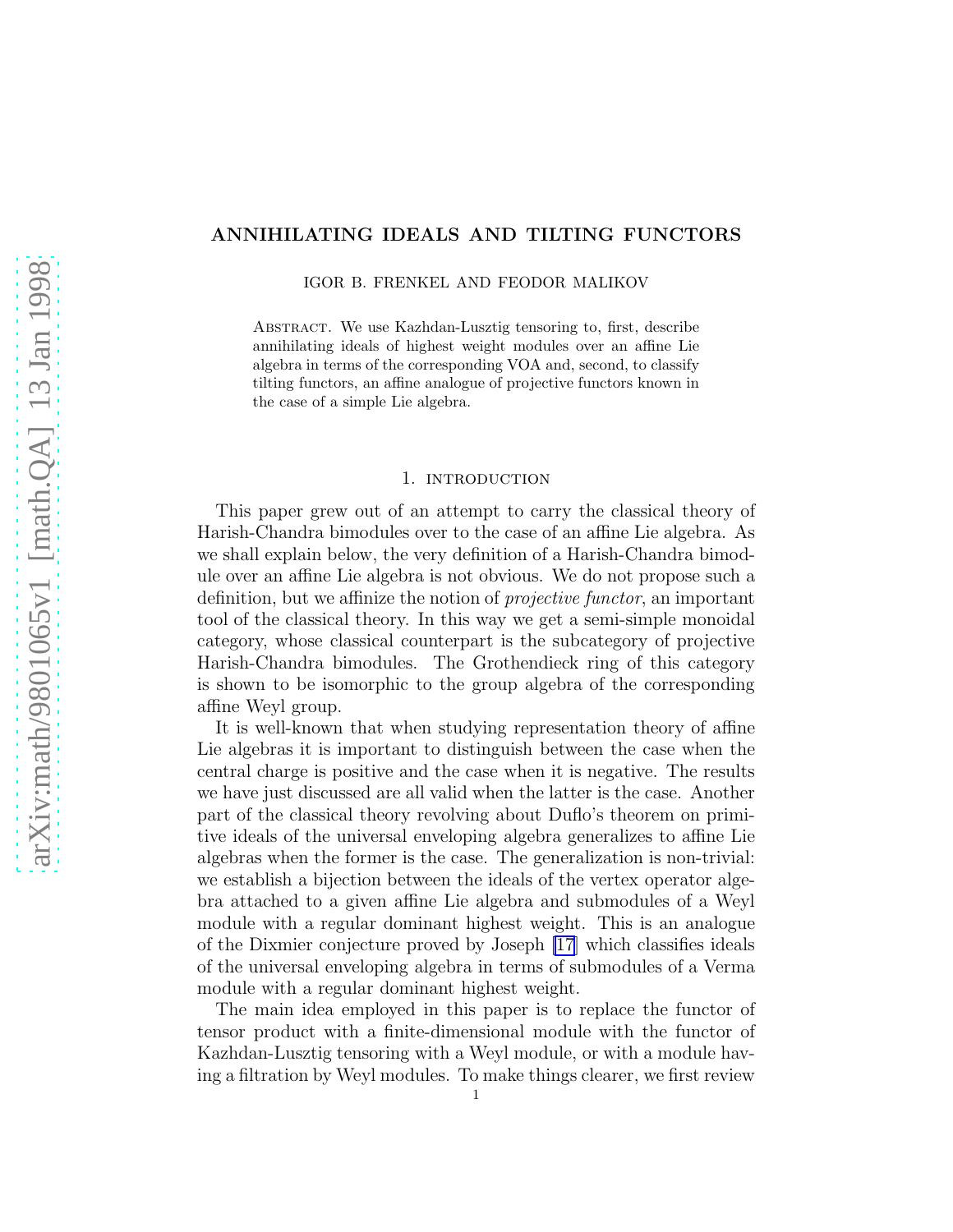a functorial approach to Harish-Chandra bimodules over a simple Lie algebra following the beautiful paper by Bernstein and S.Gelfand [\[3\]](#page-28-0).

1.1. Representations of complex groups. Let  $A$  be a category. Then one can consider the category  $Funct(\mathcal{A})$  of functors on  $\mathcal{A}$ , objects being functors, morphisms being natural transformations of functors. In general, there is no reason to think that  $Funct(\mathcal{A})$  is abelian even if A is so. Here is, however, an important example when  $Funct(\mathcal{A})$ contains an abelian complete subcategory.

Let  $Mod(\mathfrak{g})$  be the category of modules over a simple complex Lie algebra  $\mathfrak g$  and  $Mod(\mathfrak g - \mathfrak g)$  the category of  $\mathfrak g$ -bimodules. "Module" will always mean a space carrying a left action of g; "bimodule" will always mean a space carrying a left and a right action commuting with each other. Any  $H \in Mod(\mathfrak{g} - \mathfrak{g})$  gives rise to the functor

$$
\Phi_H: Mod(\mathfrak{g}) \to Mod(\mathfrak{g}); \ \Phi_H(M) = H \otimes_{\mathfrak{g}} M.
$$

It is well-known that

$$
Hom_{Mod(\mathfrak{g}-\mathfrak{g})}(H_1, H_2) = Hom_{Funct(Mod(\mathfrak{g}))}(\Phi_{H_1}, \Phi_{H_2}).
$$

Therefore  $Mod(\mathfrak{g} - \mathfrak{g})$  is a complete abelian subcategory of  $Funct(Mod(\mathfrak{g}))$ .

Any g-bimodule is a g-module with respect to the diagonal action (that is, the left action minus the right action). A Harish-Chandra bimodule is a finitely generated bimodule such that under the diagonal action it decomposes in a direct sum of finite dimensional  $\mathfrak{g}$ -modules occurring with finite multiplicities. Consider the category of Harish-Chandra bimodules  $HCh$ , and  $\mathcal{O}_{\mathfrak{a}}$ , the Bernstein-Gelfand-Gelfand category of g-modules. The condition imposed on the diagonal action ensures that if H is a Harish-Chandra bimodule, then  $\Phi_H$  preserves  $\mathcal{O}_{\mathfrak{g}}$ . Therefore the construction we just discussed gives an embedding  $HCh \hookrightarrow Funct(\mathcal{O}_{\mathfrak{g}})$  as a complete subcategory.

Further, indecomposable projective Harish-Chandra bimodules are exactly those corresponding to direct indecomposable summands of the functor of tensoring by a finite dimensional  $\mathfrak{g}\text{-module }V$ :

(1) 
$$
V \otimes ? : \mathcal{O}_{\mathfrak{g}} \to \mathcal{O}_{\mathfrak{g}}, M \mapsto V \otimes M.
$$

Such functors are naturally called *projective*. To review their classification obtained in[[3\]](#page-28-0), we need some facts of representation theory.

 $\mathcal{O}_{\mathfrak{g}}$  admits the direct product decomposition with respect to the action of the center of the universal enveloping  $U(\mathfrak{g})$ :

$$
{\cal O}_{\mathfrak{g}}=\oplus_\theta{\cal O}^\theta,
$$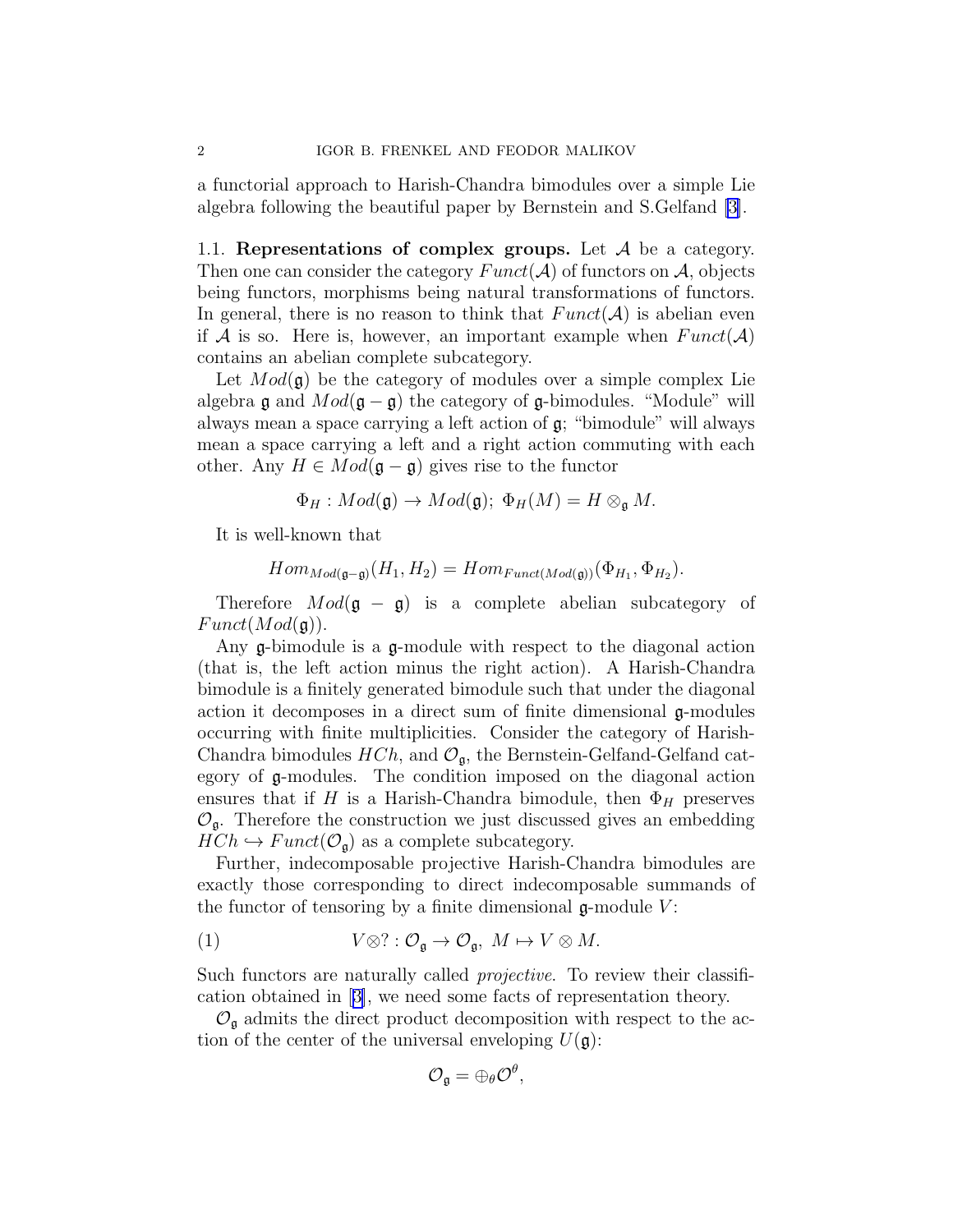<span id="page-2-0"></span>where  $\theta$  is a central character,  $\mathcal{O}^{\theta} \subset \mathcal{O}_{\mathfrak{g}}$  is a complete subcategory of  $\mathfrak g$ -modules with generalized central character  $\theta$ . One can, therefore, assume that the functors in question belong to  $Funct(\mathcal{O}^{\theta_r}, \mathcal{O}^{\theta_l})$ , that is, map from  $\mathcal{O}^{\theta_r}$  to  $\mathcal{O}^{\theta_l}$ . Given a weight  $\lambda$ , denote by  $M_\lambda$  the Verma module with highest weight  $\lambda$ , and  $P_{\lambda}$  the indecomposable projective module mapping onto the irreducible quotient of  $M_{\lambda}$ . Let  $\lambda_r$  ( $\lambda_l$  resp.) be a dominant weight such that  $M_{\lambda_r}$   $(M_{\lambda_l}$  resp.) admits central character  $\theta_r$  ( $\theta_l$  resp.) ("Dominant" here means that the corresponding Verma module does not embed in any Verma module different from itself.) From now on it is assumed for simplicity that  $\lambda_l$ ,  $\lambda_r$  are regular integral.

**Theorem 1.1.1.** There is a bijection between the Weyl group W and the isomorphism classes of projective functors in  $Funct(\mathcal{O}^{\theta_r}, \mathcal{O}^{\theta_l})$ . The bijection is established by assigning to  $w \in W$  the functor  $\Phi_w \in$  $Funct(\mathcal{O}^{\theta_r}, \mathcal{O}^{\theta_l})$ , such that  $\Phi_w(M_{\lambda_r}) = P_{w \cdot \lambda_l}$ .

The following result is a key to Theorem 1.1.1.

**Theorem 1.1.2.** Any projective functor  $\Phi \in Funct(\mathcal{O}^{\theta_r}, \mathcal{O}^{\theta_l})$  is determined up to an isomorphism by  $\Phi(M_{\lambda_r})$ . The same is true if  $\lambda_r$  is replaced with the antidominant weight admitting  $\theta_r$ .

The way to derive Theorem 1.1.1. from Theorem 1.1.2 is to observe that  $\lambda_r$  being dominant,  $M_{\lambda_r}$  is projective and  $V \otimes M_{\lambda_r}$  is also. Thus, by Theorem1.1.2, the direct sum decomposition of  $V \otimes ?$  is determined by that of  $V \otimes M_{\lambda_r}$ , the latter being delivered by the theory of projectives in  $\mathcal{O}_{\mathfrak{g}}$ .

Remark 1.1.3. The last sentence of Theorem 1.1.2 suggests an alternative way to prove Theorem 1.1.1, that is, to consider  $V \otimes M_{\lambda_r}$  with an antidominant  $\lambda_r$ . Though not a projective,  $V \otimes M_{\lambda_r}$  has certain favorable properties summarized by saying that it is a tilting module. It is this approach which generalizes to the affine case.

Having classified projective functors, it is relatively easy to establish an equivalence of (sub)categories of  $HCh$  and  $\mathcal{O}_{\mathfrak{g}}$ . Theorem 5.9 of [\[3](#page-28-0)] claims that the functor

(2) 
$$
HCh(\theta_l, \theta_r) \to \mathcal{O}^{\theta_l}, H \mapsto \Phi_H(M_{\lambda_r}),
$$

is an equivalence of categories. Here  $HCh(\theta_l, \theta_r)$  is a complete subcategory of HCh consisting of bimodules admitting right central chatacter  $\theta_r$  and generalized left central character  $\theta_l$ .

An important corollary of (2) is the above mentioned description of the 2-sided ideal lattice of  $U(\mathfrak{g})_{\theta} := U(\mathfrak{g})/U(\mathfrak{g})Ker(\theta)$  obtained by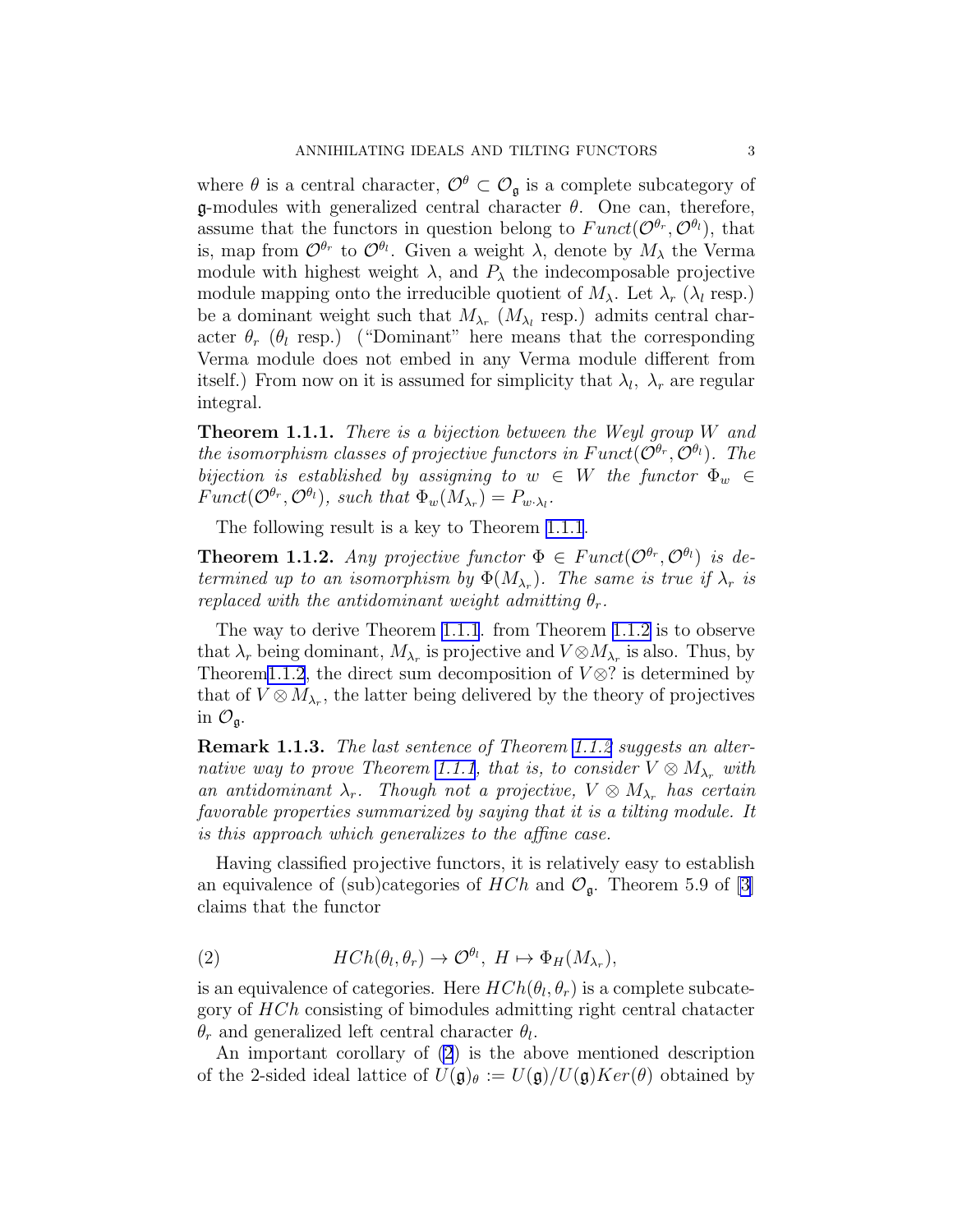<span id="page-3-0"></span>Joseph [\[17](#page-28-0)]. Denote by  $\Omega(U(\mathfrak{g})_{\theta})$  the 2-sided ideal lattice of  $U(\mathfrak{g})_{\theta}$  and by  $\Omega(M_\lambda)$  the submodule lattice of  $M_\lambda$ , where  $\lambda$  is the dominant weight related to  $\theta$ . Then the map

(3) 
$$
\Omega(U(\mathfrak{g})_{\theta}) \to \Omega(M_{\lambda}), I \mapsto IM_{\lambda}
$$

is a lattice equivalence. Indeed,  $U(\mathfrak{g})_\theta$  is an algebra containing  $\mathfrak{g}$ , and hence a g-bimodule; its 2-sided ideals as algebra are its submodules as bimodule. Under the equivalence [\(2\)](#page-2-0)  $U(\mathfrak{g})_{\theta}$  goes to  $M(\lambda)$ , because  $U(\mathfrak{g})_{\theta} \otimes_{\mathfrak{g}} M(\lambda) = M(\lambda)$ . Thus submodule lattices of  $U(\mathfrak{g})_{\theta}$  and  $M(\lambda)$ are equivalent. A little extra work is needed to find the explicit form (3) of this equivalence.

The last result we want to review here belongs to Jantzen (see [\[15\]](#page-28-0), also[[3\]](#page-28-0)) and establishes another equivalence of categories based on the notion of translation functor. Denote by  $\lambda$  the dominant weight lying in the W-orbit of  $\lambda_1 - \lambda_2$ , and by  $V_\lambda$  the simple g-module with highest weight  $\lambda$ . (Recall that  $\lambda_l$ ,  $\lambda_r$  are supposed to be integral.) For any  $\theta$ denote by  $p_{\theta}: \mathcal{O}_{\mathfrak{g}} \to \mathcal{O}^{\theta}$  the natural projection. Then the functor

(4) 
$$
T^{\theta_1}_{\theta_2}: \mathcal{O}^{\theta_2} \to \mathcal{O}^{\theta_1}, T^{\theta_1}_{\theta_2}(M) = p_{\theta_1}(V_{\lambda} \otimes M)
$$

is an equivalence of categories. The functor  $T^{\theta_1}_{\theta_2}$  $\frac{\partial^{0}1}{\partial 2}$  is called translation functor.

We finish our review of the semi-simple case by remarking that many results of[[3\]](#page-28-0) are based on, refine and generalize the earlier work, see e.g.[[8, 7, 27](#page-28-0), [28](#page-28-0)].

1.2. An affine analogue. There are many reasons why it is difficult to give an intelligent definition of a Harish-Chandra bimodule over an affine Lie algebra  $\hat{\mathfrak{g}}$ . Some of the difficulties become obvious if one considers universal enveloping  $U(\hat{\mathfrak{g}})$  as a model example. Under the diagonal action  $U(\hat{\mathfrak{g}})$  decomposes in a sum of loop modules. This sum is not direct and multiplicities are infinite. Further, it is easy to see that the composition series of the tensor product of a pair of loop modules always has terms occurring with infinite multiplicities. To avoid difficulties of this kind we adopt a functorial point of view.

Thus we are looking for an interesting subcategory in  $Funct(\mathcal{O}_k)$ ,  $\mathcal{O}_k$ being the Bernstein-Gelfand-Gelfand category of  $\hat{\mathfrak{g}}$ -modules at level k. As an analogue of the functor  $V \otimes ?$  we choose either

$$
V_{\lambda}^k \dot{\otimes} ? : \mathcal{O}_k \to \mathcal{O}_k, \ B \mapsto V_{\lambda}^k \dot{\otimes} B,
$$

where $\dot{\otimes}$  is the Kazhdan-Lusztig tensoring [[20, 21, 22, 11\]](#page-28-0), and  $V_{\lambda}^{k}$  is the Weyl module (generalized Verma module in another terminology)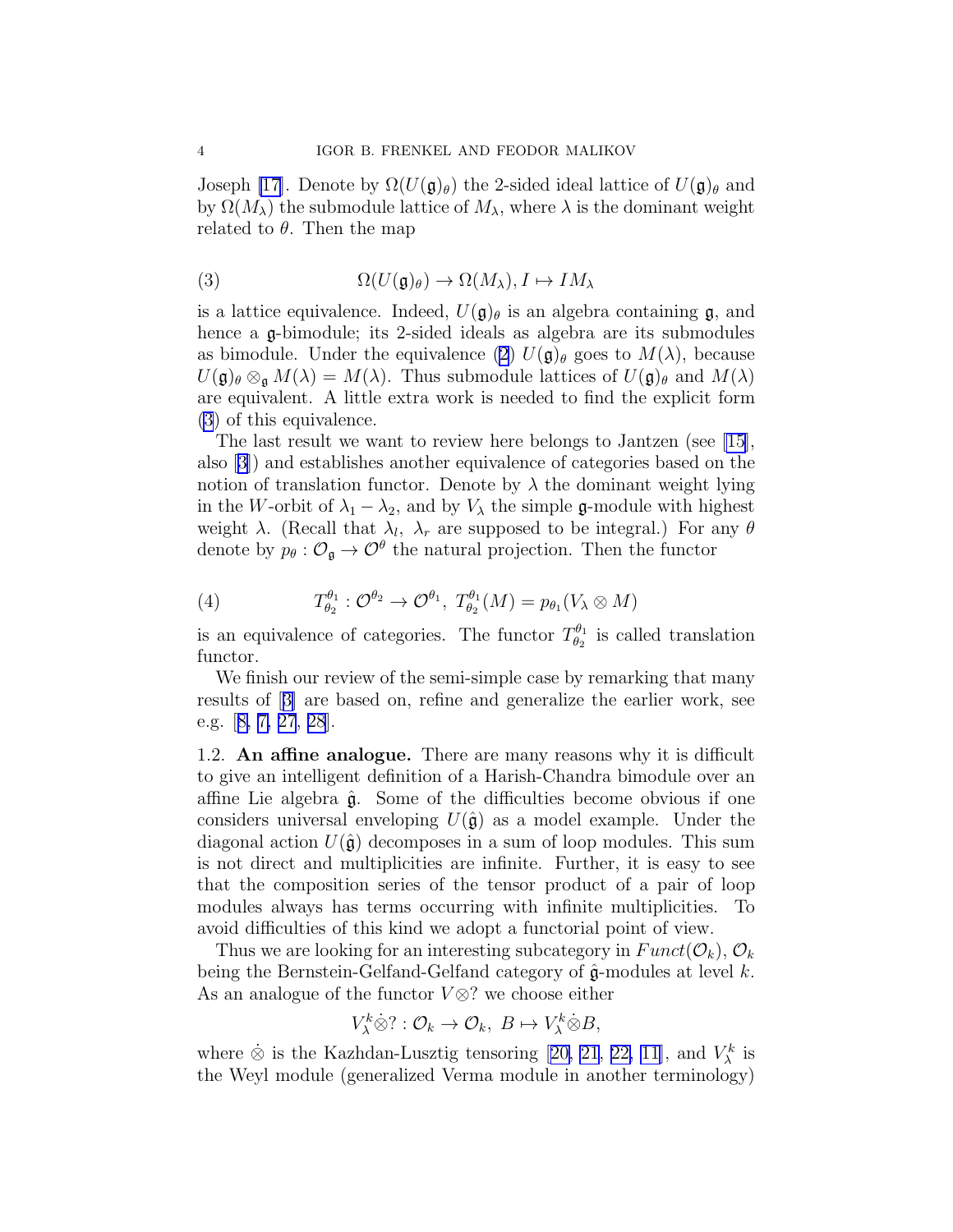induced in a standard way from the finite dimensional  $\mathfrak{g}\text{-module }V_{\lambda}$ , or, more generally,

$$
A\dot{\otimes} ? : \mathcal{O}_k \to \mathcal{O}_k, B \mapsto A\dot{\otimes} B,
$$

where A has a filtration by Weyl modules. To be more precise, we shall consider the following two cases: (i)  $k + h^{\vee} > 0$ , and (ii)  $k + h^{\vee} < 0$ ,  $h^{\vee}$  being the dual Coxeter number.

The case when  $k + h^{\vee} > 0$ . In this case we confine ourselves to the full subcategory  $\tilde{\mathcal{O}}_k \subset \mathcal{O}_k$  consisting of modules semi-simple with respect to  $\mathfrak{g} \subset \hat{\mathfrak{g}}$ .

The Kazhdan-Lusztig tensoring is a subtle thing and many obvious properties of  $V \otimes ?$  are hard to carry over to the case of  $V^k_\lambda \otimes ?$ . For example, the functor  $V^k_\lambda \dot{\otimes}$ ? does not seem to be exact in general. There is, however, a case when the analogy is precise – the affine version of translation functor. By[[4, 26\]](#page-28-0), there is a direct sum decomposition

$$
\tilde{\mathcal{O}_k}=\oplus_{(\lambda,k)\in P_k^+} \tilde{\mathcal{O}_k}^{\lambda},
$$

and thus a projection

$$
p_{\lambda}:\tilde{\mathcal{O}}_k\to\tilde{\mathcal{O}_{k}}^{\lambda},
$$

where  $P_k^+$  $h_k^+$  is the set of dominant weights at level  $k + h^{\vee} \in \mathbf{Q}_{\geq}$ . (This is an analogue of the central character decomposition for  $\mathfrak{g}$ .) We can therefore define an affine translation functor

$$
T^{\lambda}_{\mu}: \tilde{\mathcal{O}_{k}}^{\mu} \to \tilde{\mathcal{O}_{k}}^{\lambda},
$$

by adjusting definition [\(4](#page-3-0)) to the affine case (most notably by replacing ⊗ with ⊗˙ and the finite dimensional g-module with an appropriate Weyl module, for details see [4.1\)](#page-11-0). This construction was first proposed in [\[11\]](#page-28-0) in the case of negative level  $(k + h^{\vee} < 0)$  representations, but its meaningfulness in our situation is not quite obvious.

The basic properties of affine translation functors are collected in Proposition [4.3.1](#page-13-0). They are summarized by saying that a Weyl module with a dominant highest weight is rigid and the functor of Kazhdan-Lusztig tensoring with such a module is exact. These properties easily imply that  $T_{\mu}^{\lambda} : \tilde{\mathcal{O}_{k}}^{\mu} \to \tilde{\mathcal{O}_{k}}$  $\lambda$  is an equivalence of categories (cf. [\(4](#page-3-0))). This theorem refines results of [\[4](#page-28-0)], where a different version of translation functors was defined (in the framework of a general symmetrizable Kac-Moody algebra) by using the standard tensoring with an integrable module.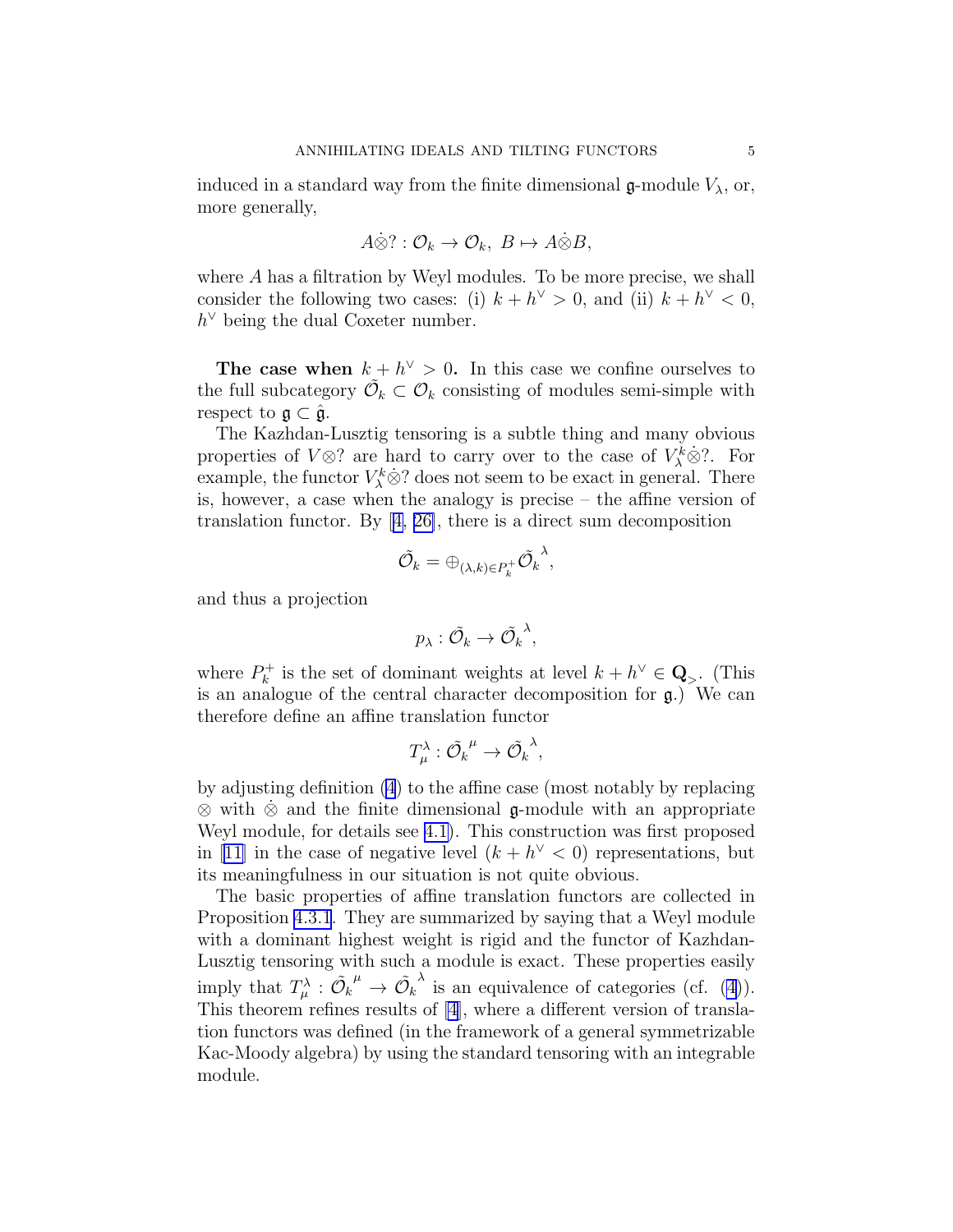The study of Kazhdan-Lusztig tensoring is not easy but rewarding. A simple translation of Proposition [4.3.1](#page-13-0) in the language of vertex operator algebras ( VOA), see [5.1.1](#page-16-0), [5.2,](#page-18-0) gives the following affine analogue ofthe equivalence ([3\)](#page-3-0). Recall that by [[14](#page-28-0)] there is a VOA,  $(V_0^k, Y(., t)),$ attached to  $\hat{\mathfrak{g}}$ . The Fourier components of the fields  $Y(v, t), v \in V_0^k$ span a Lie algebra,  $U(\hat{\mathfrak{g}})_{loc}$ . We prove (Theorem [5.3.1\)](#page-19-0) that the ideal lattice of  $U(\hat{\mathfrak{g}})_{loc}$  in the sense of VOA is equivalent to the submodule lattice of the Weyl module  $V^k_\lambda$  with a dominant highest weight  $(\lambda, k)$ ,  $k + h^{\vee} \in \mathbf{Q}_{>}.$  Observe that the crucial difference between this statementand ([3\)](#page-3-0) is that the associative algebra  $U(\mathfrak{g})_{\theta}$  is replaced with a huge Lie algebra  $U(\hat{\mathfrak{g}})_{loc}$ . Theorem [5.3.1](#page-19-0) generalizes and refines the well-known result that Fourier components of the field  $e_{\theta}(t)^{k+1}$  annihilate all integrable modules at a positive level k; here  $e_{\theta} \in \mathfrak{g}$  is a highest root vector.

The case when  $k + h^{\vee} < 0$ . In this case we propose the following affine analogue of the notion of projective functor. When  $k + h^{\vee}$ 0, the theory of projectives in  $\tilde{\mathcal{O}}_k$  and  $\mathcal{O}_k$  becomes less convenient than its positive level counterpart. Instead of projectives, we shall use tilting modules. These can be defined for both  $\tilde{\mathcal{O}}_k$  and  $\mathcal{O}_k$  and their formal characters linearly span the Grothendieck rings of each of the categories. To give a couple of examples, remark that a Verma module with an antidominant highest weight is a tilting object of  $\mathcal{O}_k$ ; likewise, a Weyl module with an antidominant highest weight is a tilting object of  $\tilde{\mathcal{O}}_k$ . (It is worth mentioning that neither  $\mathcal{O}_k$  nor  $\tilde{\mathcal{O}}_k$  has modules with dominant highest weight.)

Each tilting module is a direct sum of indecomposable ones and the isomorphism classes of the latter are in 1-1 correspondence with highest weights.

We define a tilting functor to be a direct summand of the functor  $p_{\lambda_l} \circ (W \dot{\otimes} ?) \in Funct({}^{fam} \mathcal{O}_k^{\lambda_r})$  $_{k}^{\lambda_{r}},$ fam  $\mathcal{O}_{k}^{\lambda_{l}}$  $\lambda_k^{\lambda_l}$ , where  $W \in \tilde{\mathcal{O}}_k$  is tilting. Here  $f^{am}\mathcal{O}_k^{\lambda}$  is a complete subcategory of  $\mathcal{O}_k^{\lambda}$  consisting of modules which can be included in a family analytically depending on k. We prove (see Theorem [6.2.1](#page-23-0)) that isomorphism classes of indecomposable tilting functors are in 1-1 correspondence with elements of affine Weyl group  $W_k$  under the asumption that all the highest weights in question are regular. Further, as we mentioned in Remark [1.1.3,](#page-2-0) the correspondence is established in the same way as the one used in Theorem [1.1.1](#page-2-0) except that dominant highest weights are replaced with antidominant ones and projective modules are replaced with tilting ones. It follows that the category of tilting functors is semisimple and is isomorphic to the subcategory of tilting modules in  $\mathcal{O}_k^{\lambda_l}$  $\lambda_k^{\lambda_l}$ . We remark that Theorem [6.2.1](#page-23-0)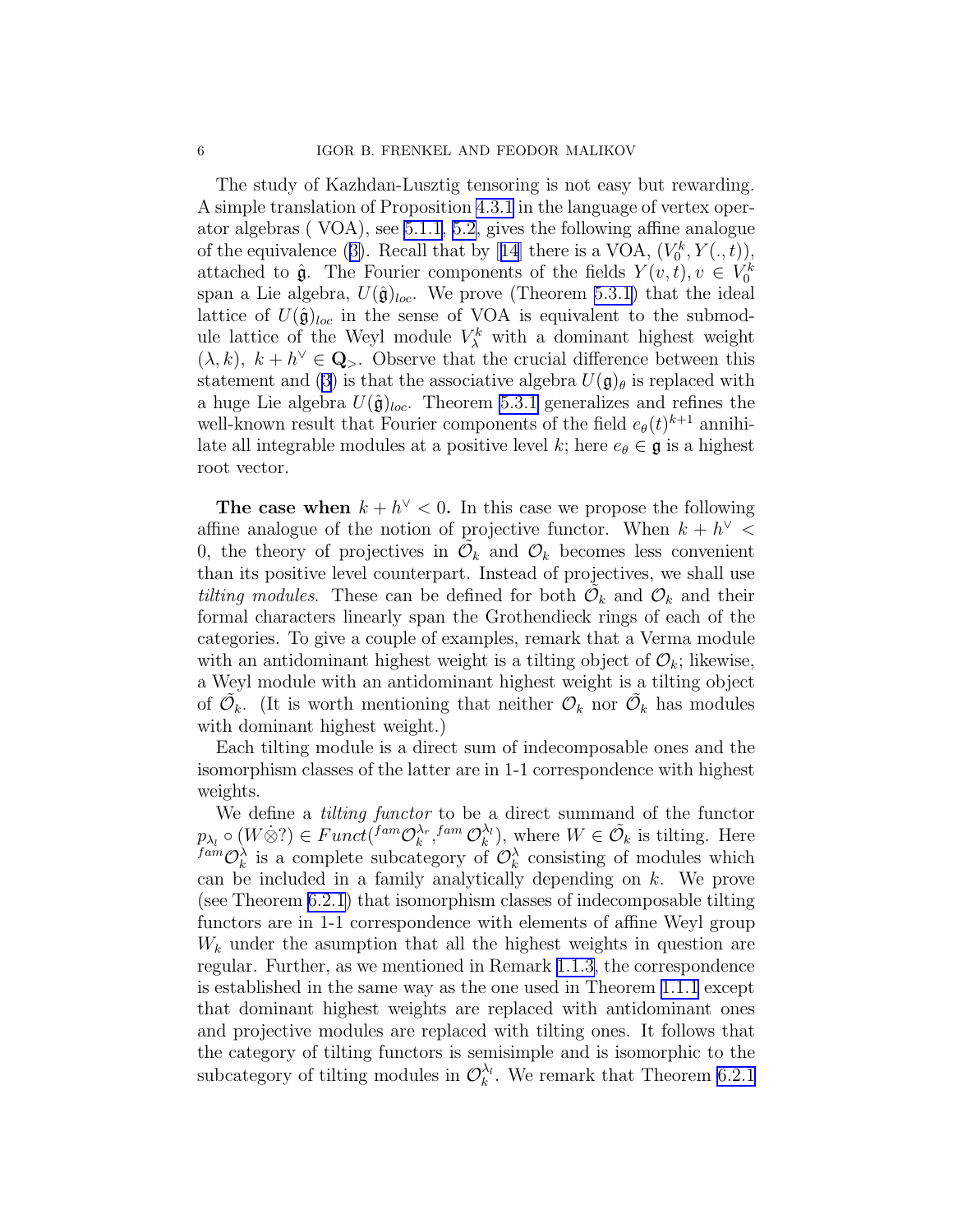<span id="page-6-0"></span>is derived from Theorem [6.3.1](#page-23-0) in the way analogous to the one used to derive Theorem [1.1.1](#page-2-0) from Theorem [1.1.2.](#page-2-0) However, when proving Theorem [6.3.1,](#page-23-0) we do not have have at our disposal the important tool used by Bernstein and S.Gelfand, namely, the bimodule interpretation of projective functors, in particular the universal enveloping algebra and Kostant's theorem. Instead, we rely on some techniques borrowed from conformal field theory.

Many of the difficulties which one encounters when working with ⊗ were removed in [\[21, 22\]](#page-28-0). For instance, the functor  $W\dot{\otimes}$ ? is known to be exact and, therefore, induces a homomorphism of the Grothendieck rings. We show that this homomorphism is multiplication by a certain element of the group algebra of  $W_k$ . In the case when  $\lambda_r = \lambda_l$ , the category of tilting functors is naturally a monoidal category, the tensor product being simply the composition of functors, and the previous sentence implies that the Grothendieck ring of this category is isomorphic to the group algebra of  $W_k$ , see Theorem [6.2.2.](#page-23-0)

Acknowledgements. We thank P.Etingof, B.Feigin and G.Zuckerman for illuminating discussions and to I.Mircovič who told us about his unpublished work[[24\]](#page-28-0) containing results reminiscent of some of ours. Part of the work was done when we were visiting E.Shrödinger Institute in Vienna in June 1996 . We are grateful to the organizers of the conference on Representation Theory and Applications to Mathematical Physics for invitation and to the Institute for support. The second author enjoyed the support of IHES and discussions with K.Gawedzki during July-August of 1996. In the present form this paper was first reported in Feigin's seminar at the Moscow Independent University.

### 2. preliminaries

2.1. The following is a list of essentials which will be used but will not be explained.

g is a simple finite dimensional Lie algebra with a fixed triangular decomposition; in particular with a fixed Cartan subalgebra  $\mathfrak{h} \subset \mathfrak{g}$ ; unless otherwise mentioned the dual  $\mathfrak{h}^*$  is understood as the real part  $\mathfrak{h}_{\mathbf{R}}^*$ 

the action  $(\lambda \mapsto w\lambda)$  and the shifted (by  $\rho$ ) action  $(\lambda \mapsto w \cdot \lambda)$  of the Weyl group W on  $\mathfrak{h}^*$  preserving the weight lattice  $P \in \mathfrak{h}^*$ ; denote by  $C$  the Weyl chamber – a fundamental domain for the shifted action attached to the fixed triangular decomposition;  $P^+ = P \cap C$  where  $C \subset C$  is the interior;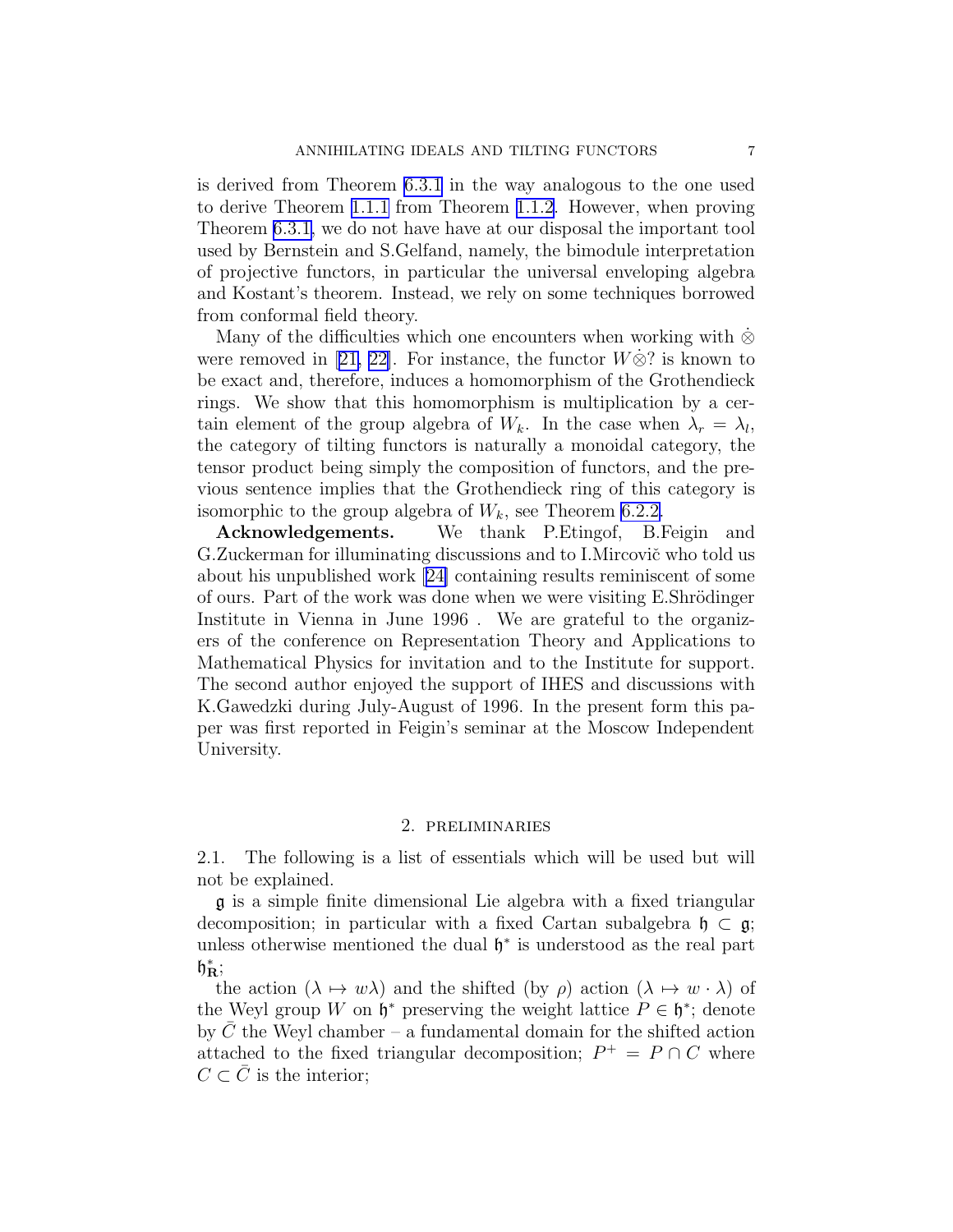the  $\mathcal{O}_{\mathfrak{g}}$  category of  $\mathfrak{g}$ -modules attached to the triangular decomposition;

a Verma module  $M_{\lambda} \in \mathcal{O}_{\mathfrak{g}}, \lambda \in \mathfrak{h}$  and a simple finite dimensional module  $V_{\lambda}$ ,  $\lambda \in P^+ \subset P$ ;

the affine Lie algebra  $\hat{\mathfrak{g}} = \mathfrak{g} \otimes \mathbf{C}((z)) \oplus \mathbf{C}K$  and the "generalized" Borel subalgebra  $\hat{\mathfrak{g}}_{\geq} = \mathfrak{g} \otimes \mathbf{C}[[z]] \oplus \widetilde{\mathbf{C}}K;$ 

 $\mathcal{O}_k$  – the category of  $\hat{\mathfrak{g}}$ -modules at level k (i.e.  $K \mapsto k$ ), and the full subcategory  $\tilde{\mathcal{O}}_k \subset \mathcal{O}_k$  consisting of  $\hat{\mathfrak{g}}$ -modules semisimple over  $\mathfrak{g} \subset \hat{\mathfrak{g}}$ ;

 $M_{\lambda}^{k} = Ind_{\hat{\mathfrak{g}}_{\geq}}^{\hat{\mathfrak{g}}} M_{\lambda} \in \mathcal{O}_{k}, \ \lambda \in \mathfrak{h}^{*}$  is a Verma module;  $V_{\lambda}^{k} = Ind_{\hat{\mathfrak{g}}_{\geq}}^{\hat{\mathfrak{g}}} V_{\lambda} \in$  $\tilde{\mathcal{O}}_k, \lambda \in P^+$  is a Weyl module; more generally, if  $V \in \mathcal{O}_{\mathfrak{g}}$  is a  $\mathfrak{g}\text{-module}$ , then  $V^k \in \mathcal{O}_k$  is a  $\hat{\mathfrak{g}}$ -module obtained by inducing from V; obviously,  $V_{\lambda}^{k}$  is a quotient of  $M_{\lambda}^{k}$ ; each simple module in  $\mathcal{O}_{k}$  is a quotient of  $M_{\lambda}^{k}$ for some  $\lambda$ , k; denote this module by  $L_{\lambda}^{k}$ ;

if  $k \notin \mathbb{Q}$ , then  $\tilde{\mathcal{O}}_k$  is semi-simple, each object being a direct sum of Weyl modules; the analogue of this statement for  $\mathcal{O}_k$  is the equivalence  $\mathcal{O}_k \approx \mathcal{O}_\mathfrak{g}$  $\mathcal{O}_k \approx \mathcal{O}_\mathfrak{g}$  $\mathcal{O}_k \approx \mathcal{O}_\mathfrak{g}$  obtained by Finkelberg [[11\]](#page-28-0);

for  $k + h^{\vee} = p/q \in \mathbf{Q}$ , consider the affine Weyl group  $W_k = pQ \propto$ W, where  $Q$  is a root lattice of  $\mathfrak{g}$ ; there is the usual and the dotted (shifted) action of  $W_k$  on  $\mathfrak{h}^*$ ; the fundamental domain for the latter is  $\bar{C}_{aff} = \bar{C} \cap \{\lambda : 0 \leq (\lambda + \rho, \theta) \leq p\}$ , where  $\theta$  is the highest root of  $\mathfrak{g}$ ; set  $P_k^+ = P^+ \cap C_{aff}$  where  $C_{aff} \subset \bar{C}_{aff}$  is the interior; at some points it is important to ensure that  $P_k^+$  $k_k^+$  contains at least one non-zero weight; for that, in the case of some exceptional root systems, k should be sufficiently large (see, for example, [\[11\]](#page-28-0) sect. 2.6), and this will be our assumption throughout the text; call  $\lambda \in P_k^+$  $k^+$  (sometimes  $(\lambda, k)$  if  $\lambda$  satisfies this condition) dominant; if  $k + h^{\vee} = p/q \in \mathbf{Q}_{<}$ , one defines  $W_k$  and an antidominant weight in a similar way;

by[[4, 26](#page-28-0)],  $\mathcal{O}_k = \bigoplus_{\lambda \in P_k^+} \mathcal{O}_k^{\lambda}$ , where  $\mathcal{O}_k^{\lambda}$  is a full subcategory consisting of modules whose composition series contain only irreducible modules  $L^k_{w\cdot\lambda}, w \in W_k$ ; a similar decomposition is true for  $\tilde{\mathcal{O}}_k$ .

Duality Functors. Given a vector space W, denote by  $W^d$  its total dual. If W is a Lie algebra module, then so is  $W^d$ .

Given a vector space  $W$  carrying a gradation by finite dimensional subspaces, denote by  $D(W)$  its restricted dual.

Objects of  $\tilde{\mathcal{O}}_k$  are canonically graded. Denote by  $D: \tilde{\mathcal{O}}_k \to \tilde{\mathcal{O}}_k$ ,  $M \mapsto D(M)$  the functor such that the  $\hat{\mathfrak{g}}$ -module structure is defined by precomposing the canonical action on the dual space with an automorphism  $\hat{\mathfrak{g}} \to \hat{\mathfrak{g}}, g \otimes z^n \mapsto g \otimes (-z)^{-n}$ . In a similar manner one defines the duality  $D: \mathcal{O}_k \to \mathcal{O}_k$ .

The functors  $d, D(.)$  are exact.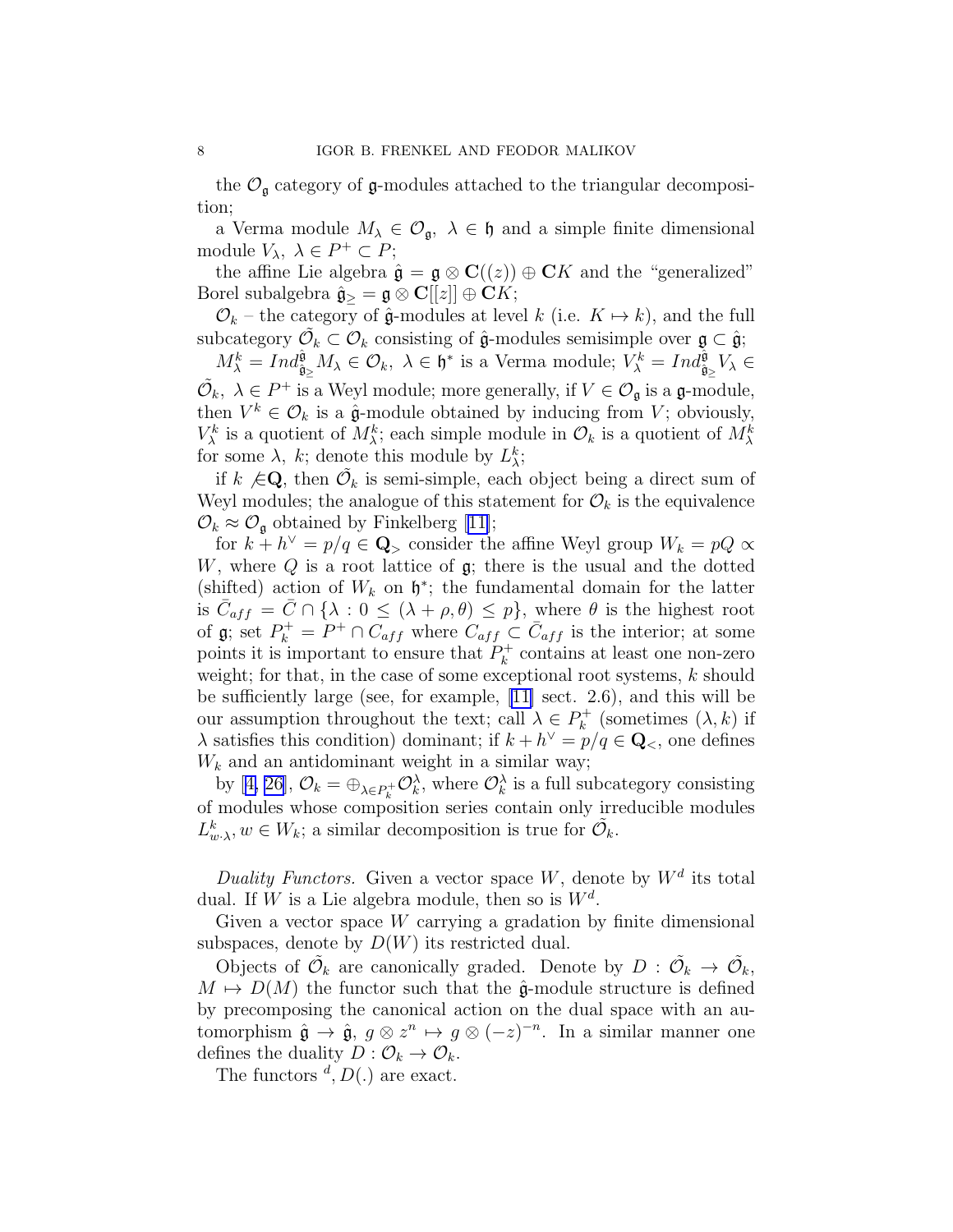<span id="page-8-0"></span>There is an involution<sup>-</sup>:  $P^+ \to P^+$  so that  $V^d_\lambda = V_{\bar{\lambda}}$ .

# 2.2. Two lemmas on geometry of weights.

2.2.1. The following is proved in[[16\]](#page-28-0) Lemma 7.7.

### Lemma 2.2.1. Suppose:

(i)  $(\lambda, k), (\mu, k) \in P_k^+$  $k^+$  are regular;  $(ii) \bar{w} \in W$  satifies  $\bar{w}(\lambda - \mu) \in P^+$ ; (iii)  $\nu$  is a weight of  $V_{\bar{w}(\lambda-\mu)}$  such that  $w_1 \cdot \lambda = w \cdot \mu + \nu$  for some  $w, w_1 \in W_k$ .

Then:  $w_1 = w$  and  $\nu \in W(\lambda - \mu)$ .

2.2.2. The Bruhat ordering on  $W_k$  determines a partial ordering on  $\mathfrak{h}^*$ :  $\mu <_{k} \nu$  if and only if there is an (anti)dominant  $\lambda$  so that  $\mu =$  $w_1 \cdot \lambda$ ,  $\nu = w_2 \cdot \lambda$  for some  $w_1 < w_2 \in W_k$ .

**Lemma 2.2.2.** Let  $\lambda$  be a regular antidominant weight. If  $\lambda + \psi \leq_k$  $\lambda + \phi$ , then  $|\phi| > |\psi|$ , where  $|\phi|$  is the length function coming from the canonical inner product on h ∗ .

Proof repeats word for word the proof of Lemma 1.5 in Appendix 1 of[[3](#page-28-0)] except that instead of hyperplanes one has to consider affine hyperplanes.

# 3. the kazhdan-lusztig tensoring

Kazhdan and Lusztig[[20, 21, 22](#page-28-0)] (inspired by Drinfeld[[5\]](#page-28-0)) defined a covariant bifunctor

(5) 
$$
\tilde{\mathcal{O}}_k \times \tilde{\mathcal{O}}_k \to \tilde{\mathcal{O}}_k, A, B \mapsto A \dot{\otimes} B.
$$

We shall review its definition and main properties.

# 3.1. Definition.

3.1.1. The set-up. The notation to be used is as follows: z is a once and for all fixed coordinate on  $\mathbb{C}P^1$ ;  $L\mathfrak{g}^P, P \in \mathbf{CP}^1$  is the loop algebra attached to P; in other words,  $L\mathfrak{g}^P = \mathfrak{g} \otimes \mathbf{C}((z-P)), P \in \mathbf{C}$ , and  $L\mathfrak{g}^{\infty} = \mathfrak{g} \otimes \mathbf{C}((z^{-1}));$ more generally, if  $P = \{P_1, ..., P_m\} \subset \mathbb{C}\mathbb{P}^1$ , then

$$
L\mathfrak{g}^{P}=\oplus_{i=1}^{m}L\mathfrak{g}^{P_{i}};
$$

 $\hat{\mathfrak{g}}^P = L\mathfrak{g}^P \oplus \mathbf{C} K, P \in \mathbf{C} \mathbf{P}^1$  is the affine algebra attached to the point P – the canonical central extension of  $L\mathfrak{g}^P$ ; of course,  $\hat{\mathfrak{g}}^0 = \hat{\mathfrak{g}}$ ;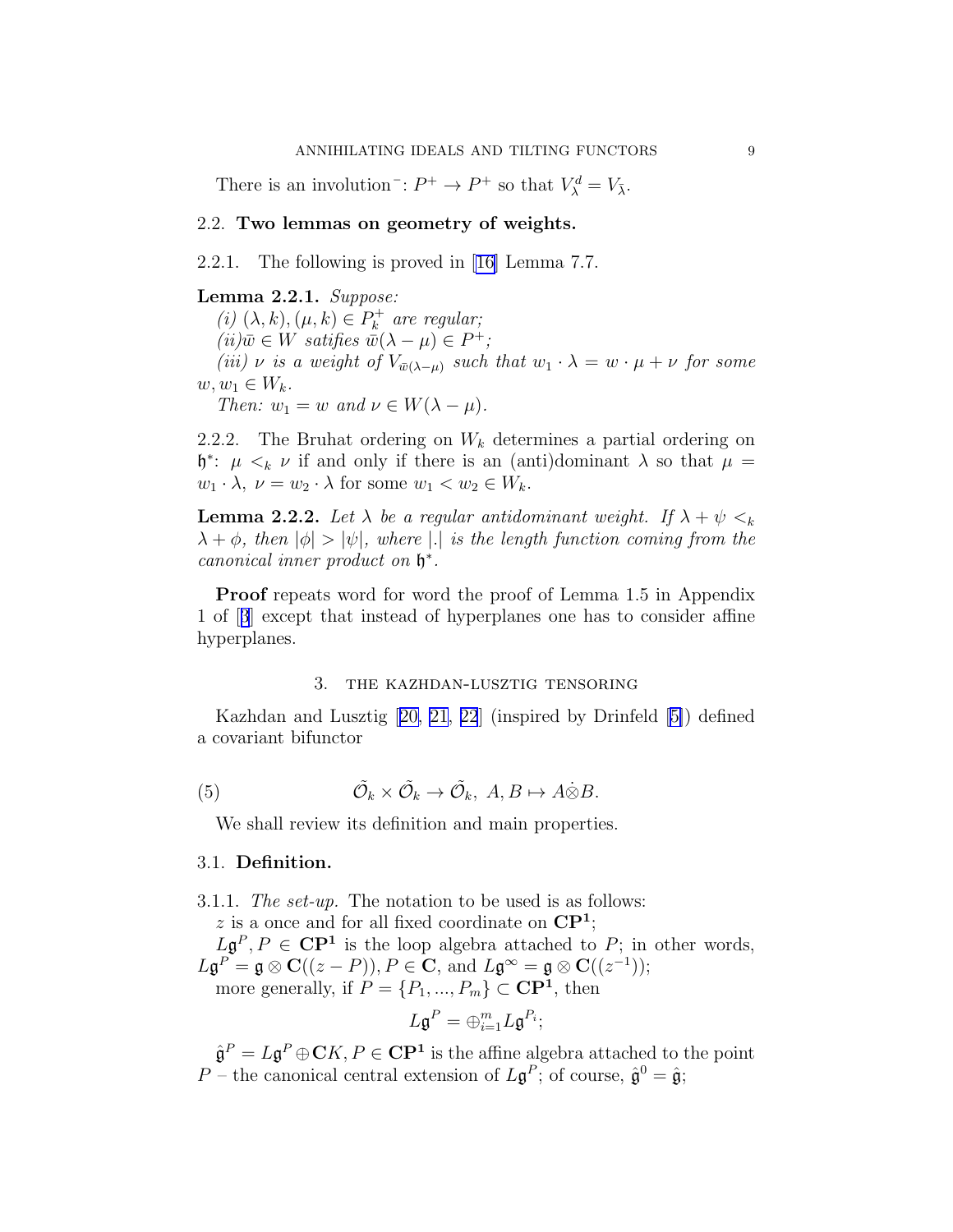<span id="page-9-0"></span>more generally, if  $P = \{P_1, ..., P_m\} \subset \mathbb{C}\mathbb{P}^1$ , then  $\hat{\mathfrak{g}}^P$  is the direct sum of  $\hat{\mathfrak{g}}^{P_i}$ ,  $i = 1, ..., m$  modulo the relation: all canonical central elements  $K$  (one in each copy) are equal each other;

 $\Gamma = \mathfrak{g} \otimes \mathbf{C}[z, z^{-1}, (z-1)^{-1}]$ ;  $\Gamma$  is obviously a Lie algebra.

The Laurent series expansions at points  $\infty$ , 1, 0 produce the Lie algebra homomorphism

$$
\epsilon:\Gamma\to L\mathfrak{g}^{\{\infty,1,0\}}.
$$

# **Lemma 3.1.1.** The map  $\epsilon$  lifts to a Lie algebra homomorphism  $\Gamma \rightarrow \hat{\mathfrak{g}}^{\{\infty,1,0\}}.$

Proof consists of using the residue theorem, see[[21](#page-28-0)].

By pull-back, any  $\hat{\mathfrak{g}}^{\{\infty,1,0\}}$ -module is canonically a  $\Gamma$ -module. Further, any  $A \in \tilde{\mathcal{O}}_k$  is canonically a  $\hat{\mathfrak{g}}^P$ -module for any  $P$  – by the obvious change of coordinates; refer to this as attaching  $\overrightarrow{A}$  to  $P \in \mathbb{C}P^1$ . Given  $A, B, C \in \tilde{\mathcal{O}}_k$ , we shall regard  $A \otimes B \otimes C$  as a  $\tilde{\mathfrak{g}}^{\{\infty,1,0\}}$ -module meaning that  $\hat{\mathfrak{g}}^{\infty}$  acts on A,  $\hat{\mathfrak{g}}^1$  on B,  $\hat{\mathfrak{g}}^0$  on C. (There is an obvious ambiguity in this notation.) There arises the space of coinvariants

$$
(A \otimes B \otimes C)_{\Gamma} = (A \otimes B \otimes C)/\Gamma(A \otimes B \otimes C).
$$

This construction easily generalizes to the case when instead of three points –  $\infty$ , 1, 0 – there are m points, m modules and instead of Γ one considers the Lie algebra of rational functions on  $\mathbb{C}P^1$  with m punctures with values in g. We shall be mostly interested in the case  $m = 3$  and sometimes in the case  $m = 2$ . If  $m = 2$ , then  $\Gamma$  becomes  $\tilde{\mathfrak{g}} = \mathfrak{g} \otimes \mathbf{C}[z, z^{-1}].$ 

**Lemma 3.1.2.** Suppose  $D(B)$  is attached to  $\infty$ , A to 0. Then

$$
Hom_{\hat{\mathfrak{g}}}(A, B) = ((D(B) \otimes A)_{\tilde{\mathfrak{g}}})^d.
$$

Proof can be found in[[21](#page-28-0)]; the reader may also observe that the arguments from [3.2.2](#page-10-0) are easily adjusted to this case.

3.1.2. Definition. Let  $\hat{\Gamma}$  be the central extension of  $\Gamma$ , the cocycle being defined as usual except that one takes the sum of residues at  $\infty$  and 1. Let  $\Gamma(0) \subset \Gamma$  be the subalgebra consisting of functions vanishing at 0. Obviously, Γ(0) can also be regarded as a subalgebra of Γ.

Consider the (total) dual space  $(A \otimes B)^d$ ; it is naturally a  $\hat{\Gamma}$ -module.  $(A \otimes B)^d$  carries the increasing filtration  $\{(A \otimes B)^d(N)\}\)$ , where

(6) 
$$
(A \otimes B)^d(N)
$$
  
=  $\{x \in (A \otimes B)^d : \gamma_1 \cdots \gamma_N x = 0 \text{ if all } \gamma_i \in \Gamma(0), x \in (A \otimes B)\}.$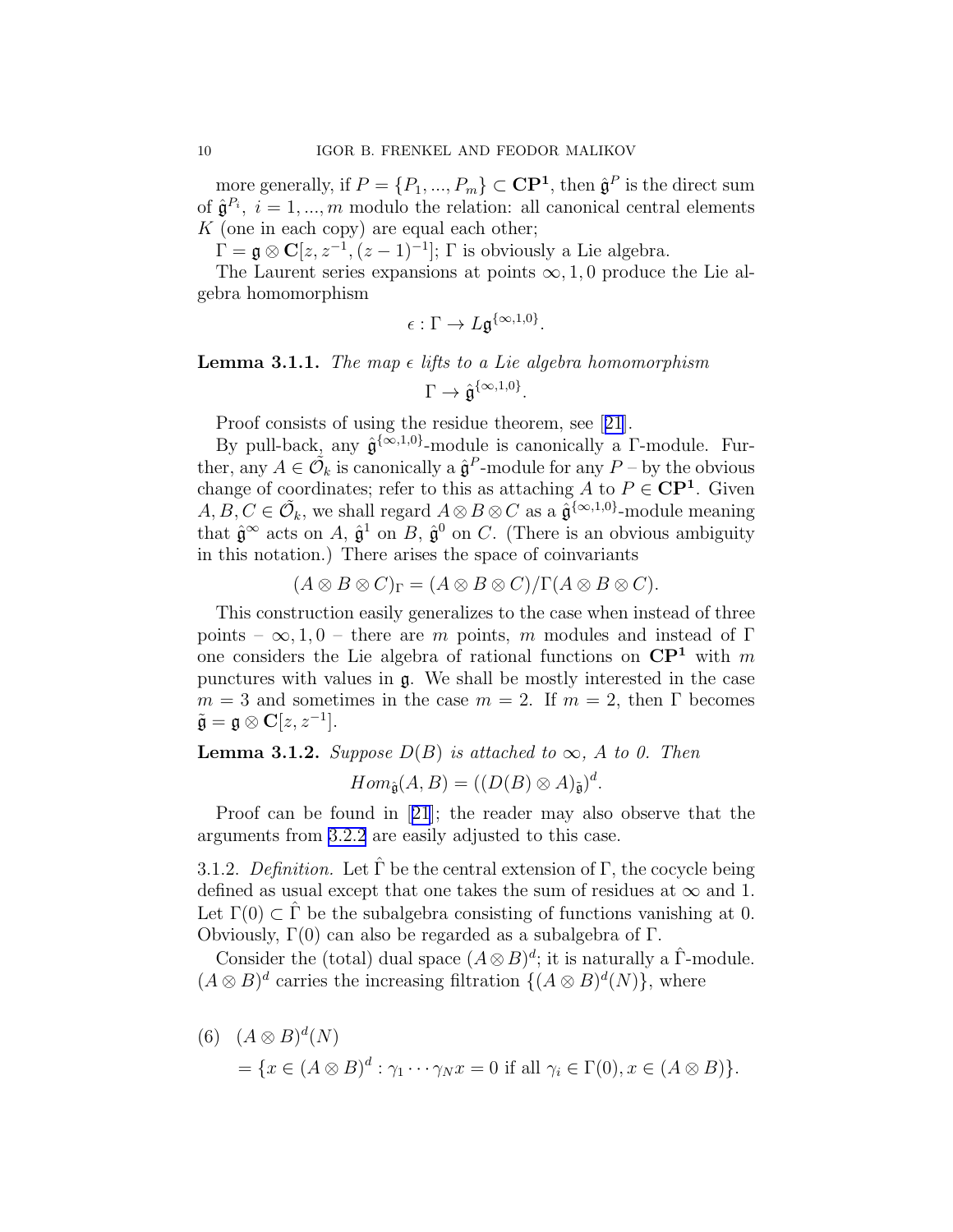<span id="page-10-0"></span>The space  $\bigcup_{N\geq 1}(A\otimes B)^d(N)$  is naturally a  $\hat{\mathfrak{g}}$ -module. The passage from  $(A \otimes B)^d$  to  $\cup_{N \geq 1} (A \otimes B)^d(N)$  (or its obvious versions) is often called a functor of smooth vectors.

Define

(7) 
$$
A \dot{\otimes} B = D \left( \bigcup_{N \ge 1} (A \otimes B)^d(N) \right).
$$

**Lemma 3.1.3.** The functor  $\dot{\otimes}$  :  $\tilde{\mathcal{O}}_k \times \tilde{\mathcal{O}}_k \to \tilde{\mathcal{O}}_k$  is right exact in each variable.

**Proof** (see *loc. cit.*) The functor  $\dot{\otimes}$  is a composition of two dualizations,  $d$  and  $D(.)$ , and the functor of smooth vectors. It is enough to remark that the first two are exact while the last is only left exact.  $\Box$ 

### 3.2. Some properties of  $\otimes$ .

3.2.1. For the future reference we collect some of the properties of  $\otimes$ in the following

# Theorem 3.2.1.  $(i)$

$$
Hom_{\hat{\mathfrak{g}}}(A \dot{\otimes} B, D(C)) = Hom_{\hat{\mathfrak{g}}}(C, D(A \dot{\otimes} B)) = ((A \otimes B \otimes C)_{\Gamma})^{d}.
$$

(ii) If  $A, B \in \tilde{\mathcal{O}}_k$  have a Weyl filtration, then  $A \dot{\otimes} B$  has also. (Here by Weyl filtration we mean a filtration such that its quotients are Weyl modules.)

(iii) If  $k \notin \mathbf{Q}$ , then  $V^k_{\lambda} \dot{\otimes} V^k_{\mu} = (V_{\lambda} \otimes V_{\mu})^k$ .

(iv) For any  $k \in \mathbb{C}$ ,  $V_{\lambda}^k \otimes V_{\mu}^k$  has a Weyl filtration (see(ii)), the multiplicity of  $V^k_\nu$  being equal  $(V_\lambda \otimes V_\mu : V_\nu)$  (c.f. (iii)).

(v) There is an isomorphism  $A\ddot{\otimes}V_0^k \to A$  for any  $A \in \tilde{\mathcal{O}}_k$ .

(vi) There are commutativity and associativity morphisms  $\dot{A} \dot{\otimes} B \approx$  $B\dot{\otimes}A$  and  $(A\dot{\otimes}B)\dot{\otimes}C\approx A\dot{\otimes}(B\dot{\otimes}C)$  which endow  $\tilde{\mathcal{O}}_k$  with the structure of a braided monoidal category.

3.2.2. Morphisms and coinvariants. The description of morphisms in terms of coinvariants (see Theorem 3.2.1(i)) is the hallmark of this theory. Let us briefly explain why (i) holds. There is the obvious isomorphism of vector spaces

$$
(A \otimes B \otimes C)^d \to Hom_{\mathbf{C}}(C, (A \otimes B)^d).
$$

It induces the map

$$
((A \otimes B \otimes C)_{\Gamma}^d \to Hom_{\hat{\Gamma}}(C, (A \otimes B)^d).
$$

By Γ-linearity, it actually gives the map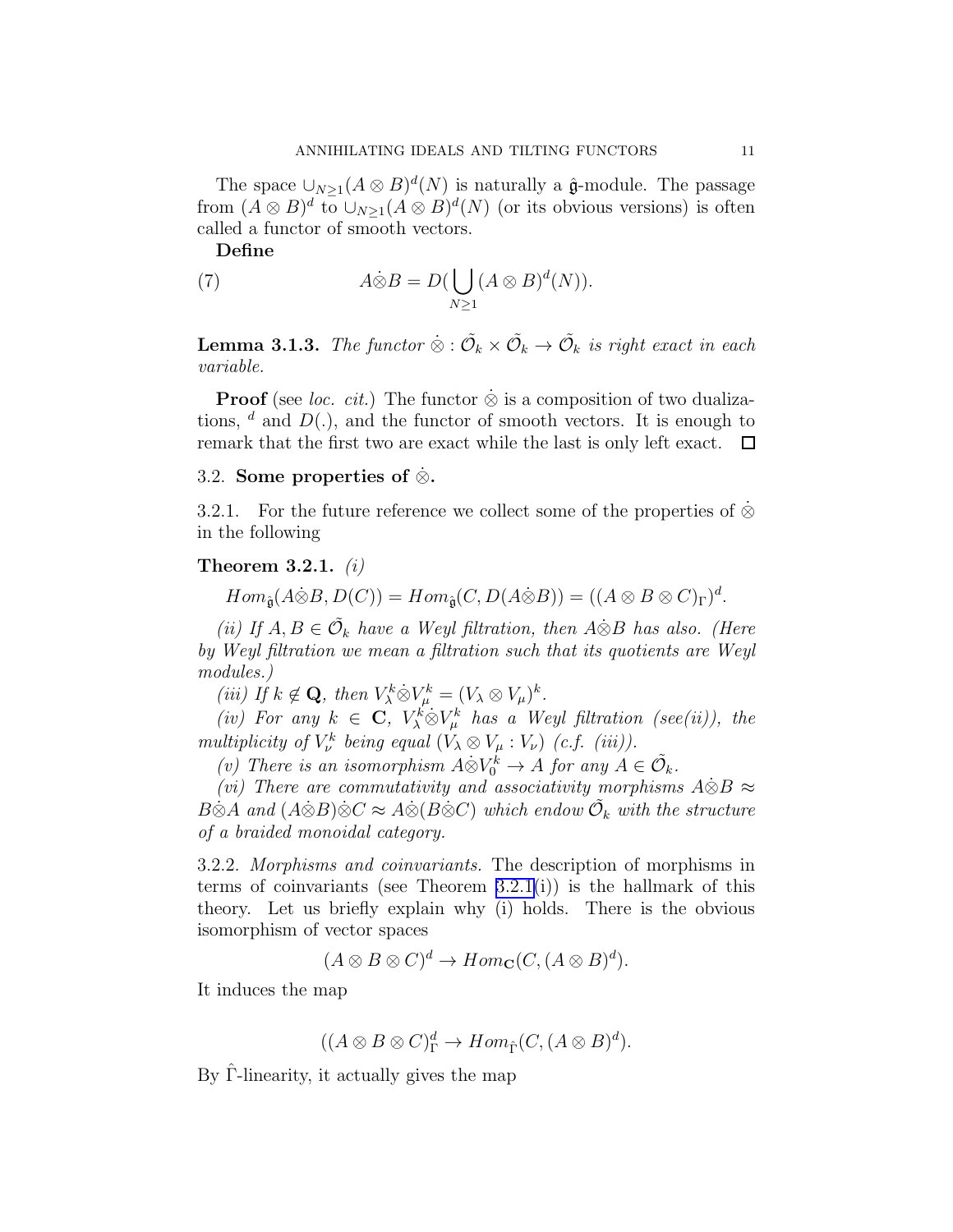$$
((A \otimes B \otimes C)\Gammad \to Hom\hat{\Gamma}(C, \bigcup_{N \geq 1} (A \otimes B)^{d}(N)).
$$

<span id="page-11-0"></span>Itremains to look at ([7](#page-10-0)) and note that  $\hat{\Gamma}$  is dense in  $\hat{\mathfrak{g}}$ .

3.2.3. Using the spaces of coinvariants. A lot about the functor  $\dot{\otimes}$  easily follows from Theorem [3.2.1\(](#page-10-0)i). As an example, let us derive (v). By (i),

$$
Hom_{\hat{\mathfrak{g}}}(A\dot{\otimes} V_0^k, B) = ((A \otimes V_0^k \otimes D(B))_{\Gamma})^d \text{ for any } B \in \tilde{\mathcal{O}}_k.
$$

As  $V_0^k = Ind_{\hat{\mathfrak{g}}_{\geq}}^{\hat{\mathfrak{g}}} \mathbf{C}$ , the Frobenius reciprocity gives

$$
(A\otimes V_0^k\otimes B)_\Gamma=(A\otimes D(B))_{\tilde{\mathfrak{g}}},
$$

the latter space being  $Hom_{\hat{\mathfrak{g}}}(A, B)$  by Lemma [3.1.2.](#page-9-0) We see that the spaces of morphisms of the modules A and  $A\dot{\otimes}V_0^k$  are equal, hence so are the modules.

Replacing in this argument  $C$  with a suitable finite dimensional  $\mathfrak{g}$ module and repeating it three times one gets

(8) 
$$
Hom_{\hat{\mathfrak{g}}}(V_{\lambda}^k \hat{\otimes} V_{\mu}^k, D(V_{\nu}^k)) = Hom_{\mathfrak{g}}(V_{\lambda} \otimes V_{\mu}, V_{\bar{\nu}}).
$$

As for generic  $k D(V^k_\nu) \approx V^k_\nu$  (see [2.1\)](#page-6-0), (8) along with Theorem  $3.2.1(i)$  $3.2.1(i)$  implies Theorem  $3.2.1(iii)$ .

# 4. Affine translation functors

4.1. **Definition.** For any  $(\lambda, k) \in P_k^+$  $\mathcal{O}_k^+$  denote by  $\tilde{\mathcal{O}}_k$  $\lambda$  the full subcategory of  $\tilde{\mathcal{O}}_k$  consisting of modules whose composition factors all have highest weights lying in the orbit  $W_k \cdot (\lambda, k)$ . There arises the projection

$$
p_\lambda: \tilde{\mathcal{O}_k} \rightarrow \tilde{\mathcal{O}_k}^\lambda.
$$

This all has been reviewed in [2.1.](#page-6-0)

Given  $(\lambda, k), (\mu, k) \in P_k^+$  $\overline{w}_k^+$ , pick  $\overline{w} \in W$  so that  $\overline{w}(\lambda - \mu) \in P^+$ . It is easy to see that then  $(\bar{w}(\lambda - \mu), k) \in P_k^+$  $\frac{k+1}{k}$ 

Define the translation functor

(9) 
$$
T^{\lambda}_{\mu}: \tilde{\mathcal{O}_{k}}^{\mu} \to \tilde{\mathcal{O}_{k}}^{\lambda} A \mapsto p_{\lambda}(V^{k}_{\bar{w}(\lambda-\mu)} \dot{\otimes} A).
$$

This functor was first introduced by Finkelberg[[11\]](#page-28-0) who, however, considered it only for  $k < 0$ .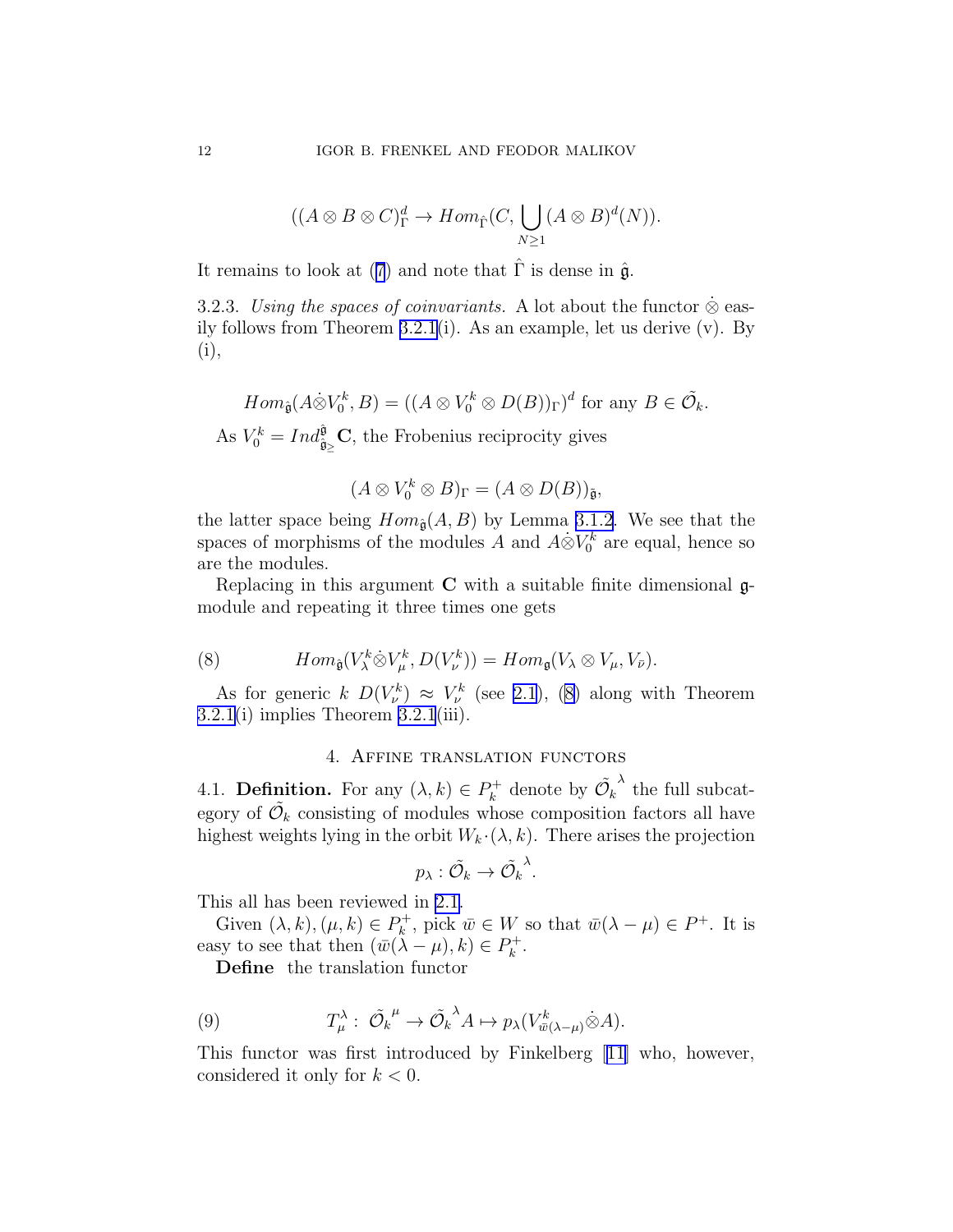<span id="page-12-0"></span>As an immediate corollary of the definition, one has

(10) 
$$
T^{\mu}_{\lambda} = p_{\mu} \circ ((V^{d}_{\bar{w}(\lambda-\mu)})^{k} \dot{\otimes} ?)
$$

# 4.2. Rigidity of Weyl modules with dominant highest weight.

**Lemma 4.2.1.** If  $(\lambda, k), (\mu, k)$  are regular (i.e. off the affine walls) and  $w \in W_k$  satisfies  $w \cdot \mu \in P^+$ , then

$$
T^{\lambda}_{\mu}(V^k_{w \cdot \mu}) = V^k_{w \cdot \lambda}.
$$

**Proof.** By Theorem [3.2.1](#page-10-0) (iv),  $T_{\mu}^{\lambda}(V_{w,\mu}^{k})$  has a filtration with quotients isomorphic to  $V_{w_1,\lambda}^k$ ,  $w_1 \in W_k$  such that  $w_1 \cdot \lambda = w \cdot \mu + \nu$ ,  $\nu$  being a weight of  $V_{\bar{w}(\lambda-\mu)}$ . By Lemma [2.2.1,](#page-8-0)  $w_1=w$ . This implies that this filtration has only one term,  $V_{w\cdot\lambda}^k$ .  $\Box$ 

Corollary 4.2.2. If  $(\lambda, k) \in P_k^+$  $N_k^+$  is regular, then  $V_0^k$  is a direct summand of  $V_{\lambda}^k \dot{\otimes} V_{\overline{\lambda}}^k$ .

**Proof.** Of course  $(0, k)$  is dominant regular and  $p_0A$  is a direct summand of A. It remains to observe that  $T_{\bar{\lambda}}^0 V_{\bar{\lambda}}^k = p_0(V_{\lambda}^k \otimes V_{\bar{\lambda}}^k)$  and use Lemma 4.2.1 to get  $T_{\overline{\lambda}}^0 V_{\overline{\lambda}}^k = V_0^k$ .  $\Box$ 

We get the maps

$$
i_{\lambda}: V_0^k \to V_{\lambda}^k \dot{\otimes} V_{\bar{\lambda}}^k, e_{\lambda}: V_{\bar{\lambda}}^k \dot{\otimes} V_{\lambda}^k \to V_0^k.
$$

Observing that the maps between  $\otimes$ -products of Weyl modules are uniquely determined by the induced maps of the corresponding finite dimensional  $\mathfrak{g}\text{-modules}$  (Theorem [3.2.1](#page-10-0) and  $(8)$ ), we see that we can normalize  $i_{\lambda}, e_{\lambda}$  so that the compositions

(11) 
$$
V_{\lambda}^{k} = V_{0}^{k} \otimes V_{\lambda}^{k} \stackrel{i_{\lambda} \otimes id}{\rightarrow} V_{\lambda}^{k} \otimes V_{\lambda}^{k} \otimes V_{\lambda}^{k} \stackrel{id \otimes e_{\lambda}}{\rightarrow} V_{\lambda}^{k}
$$

$$
V_{\lambda}^{k} = V_{\lambda}^{k} \otimes V_{0}^{k} \stackrel{id \otimes i_{\lambda}}{\rightarrow} V_{\lambda}^{k} \otimes V_{\lambda}^{k} \otimes V_{\lambda}^{k} \otimes V_{\lambda}^{k} \stackrel{e_{\lambda} \otimes id}{\rightarrow} V_{\lambda}^{k},
$$

are equal to the identity. By definition (see e.g. [\[22](#page-28-0)] III, Appendix) we have

Corollary 4.2.3. If  $(\lambda, k) \in P_k^+$  $N_k^+$ , then  $V_{\lambda}^k$  and  $V_{\overline{\lambda}}^k$  are rigid.

Consider the functor  $V^k_\lambda \dot{\otimes} ? : \tilde{\mathcal{O}}_k \to \tilde{\mathcal{O}}_k, M \mapsto V^k_\lambda \dot{\otimes} M$ .

Corollary 4.2.4.  $(i) If (\lambda, k) \in P_k^+$  $\mathcal{W}_k^+$ , then the functors  $V^k_\lambda \hat{\otimes} ?$  and  $V^k_{\overline{\lambda}} \hat{\otimes} ?$ are adjoint, i.e. there is a functor ismorphism

$$
Hom_{\hat{\mathfrak{g}}}(V_{\lambda}^{k}\dot{\otimes}A,B)=Hom_{\hat{\mathfrak{g}}}(A,V_{\overline{\lambda}}^{k}\dot{\otimes}B).
$$

(ii) If  $(\lambda, k) \in P_k^+$  $V_k^+$ , then the functors  $V_\lambda^k \dot{\otimes}$ ? and  $V_{\overline{\lambda}}^k \dot{\otimes}$ ? are exact, i.e. send exact short sequences to exact ones.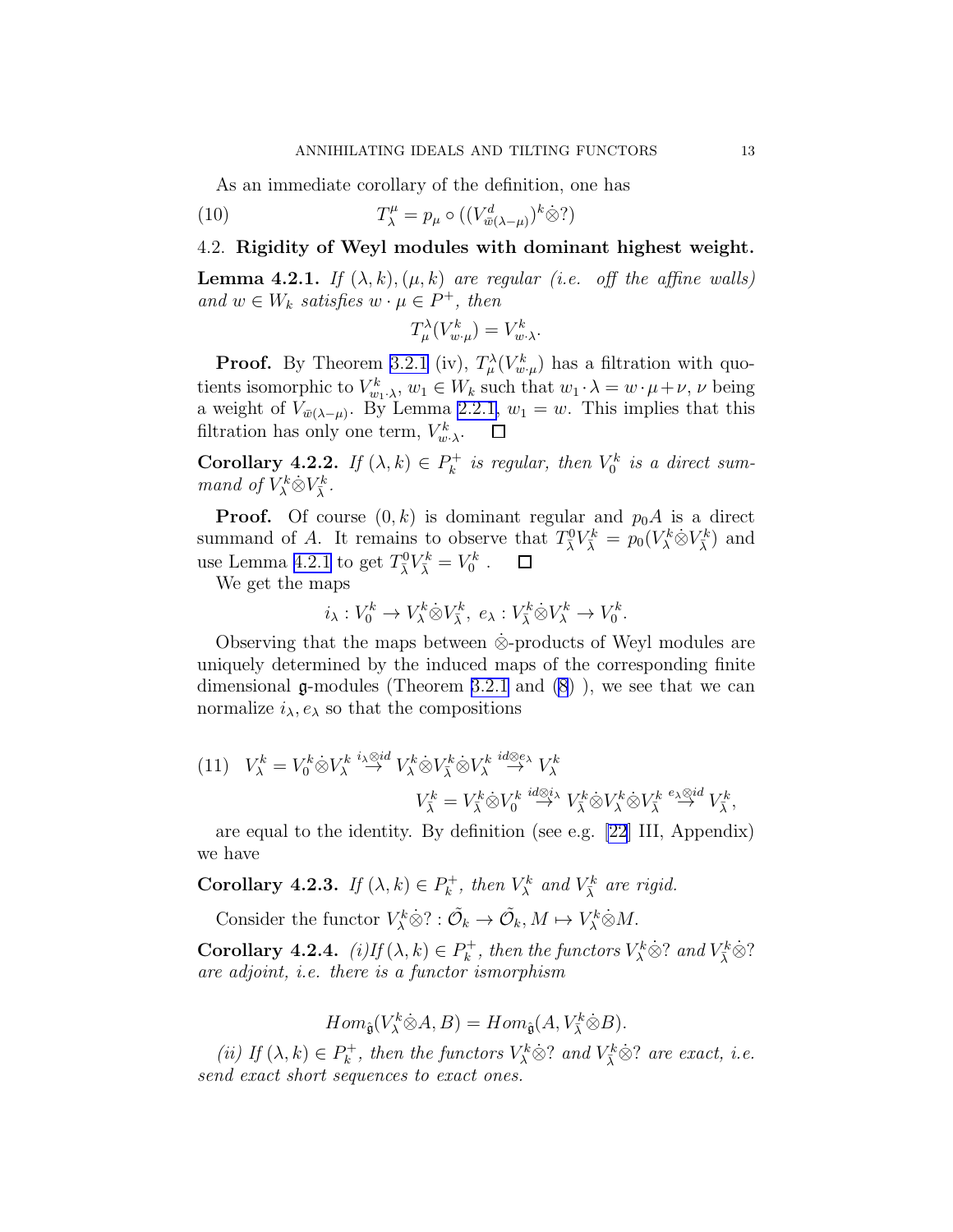<span id="page-13-0"></span>**Proof** is standard; for the reader's convenience we reproduce the one from[[22](#page-28-0)] III, Appendix. To prove (i), consider two composition maps

$$
\phi:Hom_{\hat{\mathfrak g}}(V_{\lambda}^k\dot{\otimes}A,B)\to Hom_{\hat{\mathfrak g}}(V_{\overline{\lambda}}^k\dot{\otimes}V_{\lambda}^k\dot{\otimes}A,V_{\overline{\lambda}}^k\dot{\otimes}B)\stackrel{i_{\overline{\lambda}}}{\to}Hom_{\hat{\mathfrak g}}(A,V_{\overline{\lambda}}^k\dot{\otimes}B),
$$

$$
\psi:Hom_{\hat{\mathfrak{g}}}(A,V_{\bar{\lambda}}^k \dot{\otimes} B) \to Hom_{\hat{\mathfrak{g}}}(V_{\lambda}^k \dot{\otimes} A,V_{\lambda}^k \dot{\otimes} V_{\bar{\lambda}}^k \dot{\otimes} B) \stackrel{e_{\bar{\lambda}}}{\to} Hom_{\hat{\mathfrak{g}}}(V_{\lambda}^k \dot{\otimes} A,B).
$$

By([11](#page-12-0)), the compositions  $\phi \circ \psi$  and  $\psi \circ \phi$  are equal to the identity.

(ii) is an easy consequence of (i): we have to prove that  $B_1 \rightarrow B_2$  is a monomorphism implies that  $V^k_\lambda \dot{\otimes} B_1 \to V^k_\lambda \dot{\otimes} B_2$  is also, or, equivalently, that for any  $A \in \tilde{\mathcal{O}}_k$  the induced map

$$
Hom_{\hat{\mathfrak{g}}}(A, V_{\lambda}^k \dot{\otimes} B_1) \to Hom_{\hat{\mathfrak{g}}}(A, V_{\lambda}^k \dot{\otimes} B_2)
$$

is also a monomorphism. By (i), it is equivalent to proving that

$$
Hom_{\hat{\mathfrak{g}}}(V_{\bar{\lambda}}^k \dot{\otimes} A, B_1) \to Hom_{\hat{\mathfrak{g}}}(V_{\bar{\lambda}}^k \dot{\otimes} A, B_2)
$$

k

is a monomorphism, but this is an obvious corollary of injectivity of the map  $B_1 \rightarrow B_2$ . ப

4.3. Properties of affine translation functors. Recall that there is the notion of formal character  $chA$  for any  $A \in \tilde{\mathcal{O}}_k$  $\lambda$ ,see e.g. [[4\]](#page-28-0). There arises an abelian group of characters, each of the following sets being a topological basis in it:

 ${kch}V_{w\lambda}^k$ ,  $w \in W_k$ ,  ${kch}L_{w\lambda}^k$ ,  $w \in W_k$ . Of course the symbols  $chV_{w\cdot\lambda}^k$ ,  $chL_{w\cdot\lambda}^k$  should be ignored unless  $w \cdot \lambda \in P^+$ . Observe that

(12) 
$$
chA = \sum_{w \ge w_o} \bar{n}_w chL_{w\cdot\mu}^k \Leftrightarrow chA = \sum_{w \ge w_o} n_w chV_{w\cdot\mu}^k
$$

**Proposition 4.3.1.** Let  $(\lambda, k), (\mu, k)$  be regular dominant.

(i)  $T_{\mu}^{\lambda}$  is exact; (ii)  $T^{\lambda}_{\mu}, T^{\mu}_{\lambda}$  are adjoint to each other; (iii) If  $chA = \sum_{w \in W_k} n_w chV_{w \cdot \mu}^k$ , then  $chT_\mu^{\lambda} A = \sum_{w \in W_k} n_w chV_{w \cdot \lambda}^k$ . (iv)  $T^{\lambda}_{\mu}(L^k_{w \cdot \mu}) = L^k_{w \cdot \lambda};$ (v) More generally,  $T_{\mu}^{\lambda}$ (.) establishes an equivalence of the submodule

lattices of  $V_{w \cdot \mu}^k$  and  $V_{w \cdot \lambda}^k$ .

**Proof.** (i)  $T^{\lambda}_{\mu}$  is exact as a composition of the exact functors  $p_{\lambda}$  and  $(V^d_{\bar{w}(\lambda-\mu)})^k \dot{\otimes} ?$ , see Corollary [4.2.4](#page-12-0) (ii).

(ii) By Corollary [4.2.4](#page-12-0) (i), one has for any  $A \in \tilde{\mathcal{O}}_k$ <sup> $\mu$ </sup>,  $B \in \tilde{\mathcal{O}}_k$ λ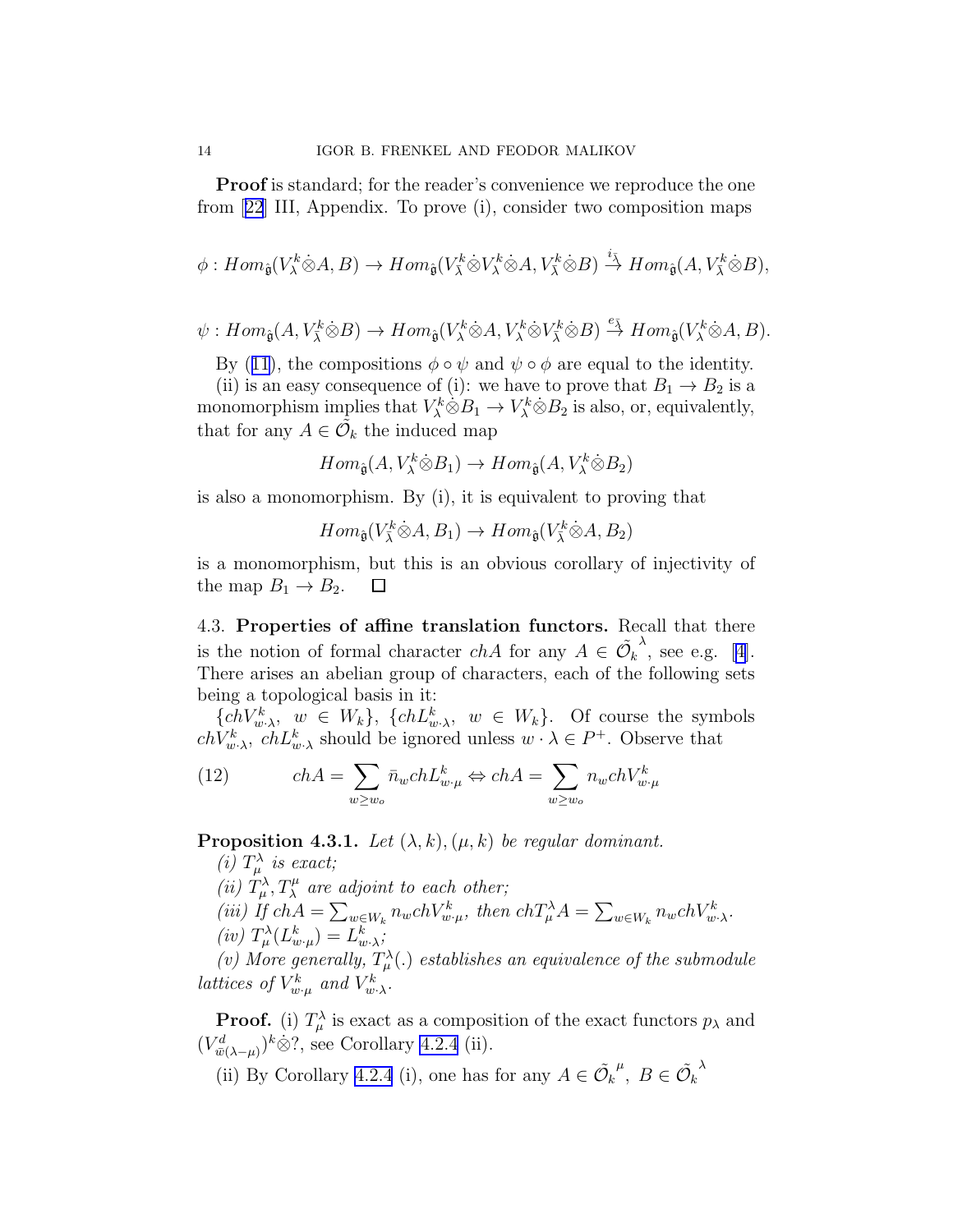(13)  
\n
$$
Hom_{\hat{\mathfrak{g}}}(T_{\mu}^{\lambda}A, B) = Hom_{\hat{\mathfrak{g}}}(p_{\lambda}(V_{\bar{w}(\lambda-\mu)}^k \dot{\otimes} A), B) = Hom_{\hat{\mathfrak{g}}}(V_{\bar{w}(\lambda-\mu)}^k \dot{\otimes} A, B)
$$
\n
$$
= Hom_{\hat{\mathfrak{g}}}(A, (V_{\bar{w}(\lambda-\mu)}^d)^k \dot{\otimes} B) = Hom_{\hat{\mathfrak{g}}}(A, p_{\mu}(V_{\bar{w}(\lambda-\mu)}^d)^k \dot{\otimes} B)
$$
\n
$$
= Hom_{\hat{\mathfrak{g}}}(A, T_{\lambda}^{\mu}B).
$$

(iii) follows at once from (i) ( if one uses the local composition series, seee.g.  $[4]$  $[4]$  $[4]$ ).

(iv) Let  $T^{\lambda}_{\mu}(L^k_{w_0,\mu})$  be reducible. There arises an exact sequence with non-zero  $N$ 

$$
0 \to N \to T^{\lambda}_{\mu}(L^{k}_{w_0 \cdot \mu}) \to L^{k}_{w_0 \cdot \lambda} \to 0.
$$

Applying  $T_\lambda^\mu$  $\chi^{\mu}$  to it one gets

$$
0 \to T_{\lambda}^{\mu}(N) \to T_{\lambda}^{\mu}(T_{\mu}^{\lambda}(L_{w_0 \cdot \mu}^k)) \to T_{\lambda}^{\mu}(L_{w_0 \cdot \lambda}^k) \to 0.
$$

By(iii) and ([12](#page-13-0)),  $ch(T^{\mu}_{\lambda})$  $\chi^{\mu}(T^{\lambda}_{\mu}(L^{k}_{w_0\cdot\mu}))) = chL^{k}_{w_0\cdot\mu}$  and  $chT^{\mu}_{\lambda}(N) \neq 0;$ therefore  $ch T_{\lambda}^{\mu}(L_{w_0,\lambda}^k) < ch L_{w_0,\mu}^k$ . Contradiction.

(v) Here proof is an obvious version of that of (iv). By (ii) it is enough to show that if  $A \subset B \subset V_{w \cdot \mu}^k$ , then  $T_\mu^{\lambda}(A) \subset T_\mu^{\lambda}(B) \subset V_{w \lambda}^k$ . Using [\(12\)](#page-13-0) and passing to quotients, if necessary, the problem is reduced to the case when  $B$  is a highest weight module. In this case the arguments of (ii) go through practically unchanged.  $\Box$ 

4.4.

**Theorem 4.4.1.** The functor  $T^{\lambda}_{\mu}$  :  $\tilde{\mathcal{O}}_k^{\mu} \to \tilde{\mathcal{O}}_k$  $\lambda$  is an equivalence of categories.

**Proof.** It is enough show that  $T^{\lambda}_{\mu} \circ T^{\mu}_{\lambda}$  $\stackrel{\cdot \mu}{\lambda} : \tilde{\mathcal{O}_k}$  $\stackrel{\lambda}{\rightarrow} \tilde{\mathcal{O}_k}$  $\lambda$  is equivalent to the identity. In other words, we want to show that  $id: A \rightarrow A, A \in$  $\tilde{\mathcal{O}}_k$  $\lambda$  is transformed into an isomorphism in  $Hom_{\hat{\mathfrak{g}}}(T^{\lambda}_{\mu} \circ T^{\mu}_{\lambda})$  $\chi^{\mu}(A), A$ ). We already know this when  $A$  is simple, see Corollary [4.3.1](#page-13-0) (ii). Using the local composition series one proves it for an arbitrary A.

An alternative way to prove the theorem is to observe that by Corol-lary [4.2.2](#page-12-0) the action of  $T^{\lambda}_{\mu} \circ T^{\mu}_{\lambda}$  $\chi^{\mu}$  is equivalent to that of  $V_0^k \dot{\otimes} ?$ , the latter being equivalent to  $id$  by Theorem [3.2.1](#page-10-0) (v).  $\Box$ 

4.5. Generalizing from  $\tilde{\mathcal{O}}_k$  to  $\mathcal{O}_k$ . Our two key results – Proposition [4.3.1](#page-13-0) and Theorem 4.4.1 – can be carried over to the category  $\mathcal{O}_k$ . Let us briefly explain it. We will be using subcategories  $\mathcal{O}_k^{\lambda} \subset \mathcal{O}_k$  (see [2.1\)](#page-6-0) only when  $k + h^{\vee} \in \mathbf{Q}_{>}\$  and  $\lambda$  is integral, although the last condition can be easily relaxed.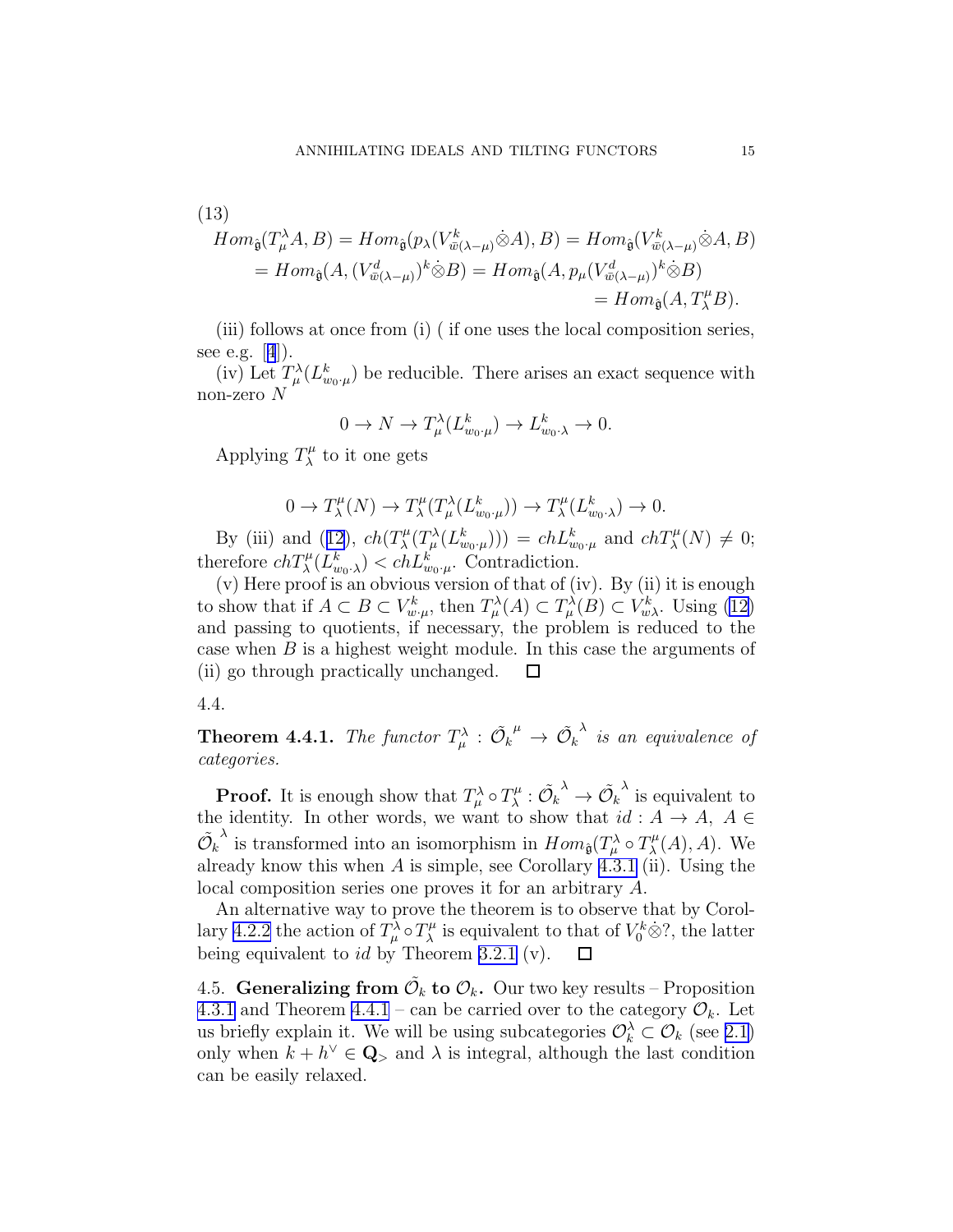<span id="page-15-0"></span>It is non-trivial (if at all meaningful ) to carry the Kazhdan-Lusztig tensoring over to the entire  $\mathcal{O}_k$ . It is however straightforward to extend it to the functor

$$
\dot{\otimes}:\; \tilde{\mathcal{O}_k} \times \mathcal{O}_k \rightarrow \mathcal{O}_k,
$$

as proposed by Finkelberg[[11](#page-28-0)]. One basic property of this operation absolutely analogous (along with the proof) to Theorem [3.2.1](#page-10-0) (iv) is as follows.

**Lemma 4.5.1.** If  $A \in \tilde{\mathcal{O}}_k$  has a filtration by Weyl modules and  $B \in$  $\mathcal{O}_k$  has a filtration by Verma modules, then A⊗B also has a filtration by Verma modules. Further the multipliciites are the same as in the finite dimensional case; for instance

(14) 
$$
(V^k_\lambda \dot{\otimes} M^k_\mu : M^k_\nu) = (V_\lambda \otimes M_\mu : M_\nu).
$$

Given this one can easily inspect our exposition of affine translation functors and observe that quite a lot carries over to the setting of  $\mathcal{O}_k$ word for word except that at the appropriate places Weyl modules are to be changed for the corresponding Verma modules. Here are some examples:

(i) definition of  $T_{\mu}^{\lambda} : \mathcal{O}_{k}^{\mu} \to \mathcal{O}_{k}^{\lambda}$ ;

(ii) the Verma filtration of  $V^k_{\lambda} \otimes M^k_{w,\mu}$ ,  $w \in W_k$  and Lemma [2.2.1](#page-8-0) imply that  $T^{\lambda}_{\mu}(M^k_{w\cdot\mu})=M^k_{w\cdot\lambda}$  if  $(\mu,k),(\lambda,k)$  are regular (c.f. Lemma [4.2.1\)](#page-12-0); observe that we can now drop the condition that  $w \cdot \mu \in P^+$ ;

(iii) therefore Proposition [4.3.1](#page-13-0) holds with the indicated changes. We get

**Theorem 4.5.2.** The functor  $T^{\lambda}_{\mu} : \mathcal{O}_{k}^{\mu} \to \mathcal{O}_{k}^{\lambda}$  is an equivalence of categories if  $\lambda$ ,  $\mu$  are integral and both belong to the same Weyl chamber.

### 5. annihilating ideals of highest weight modules

5.1. Vertex operators and ... The usual tensor functor  $\otimes : M, N \mapsto$  $M \otimes N$  has the following fundamental (and trivial) property: there is a natural map

 $(15)$   $N \rightarrow Hom_{\mathbf{C}}(M, M \otimes N)$ 

$$
n \mapsto n(.)
$$
 such that  $n(m) = m \otimes n$ .

Here we shall explain the ⊗-analogue of this map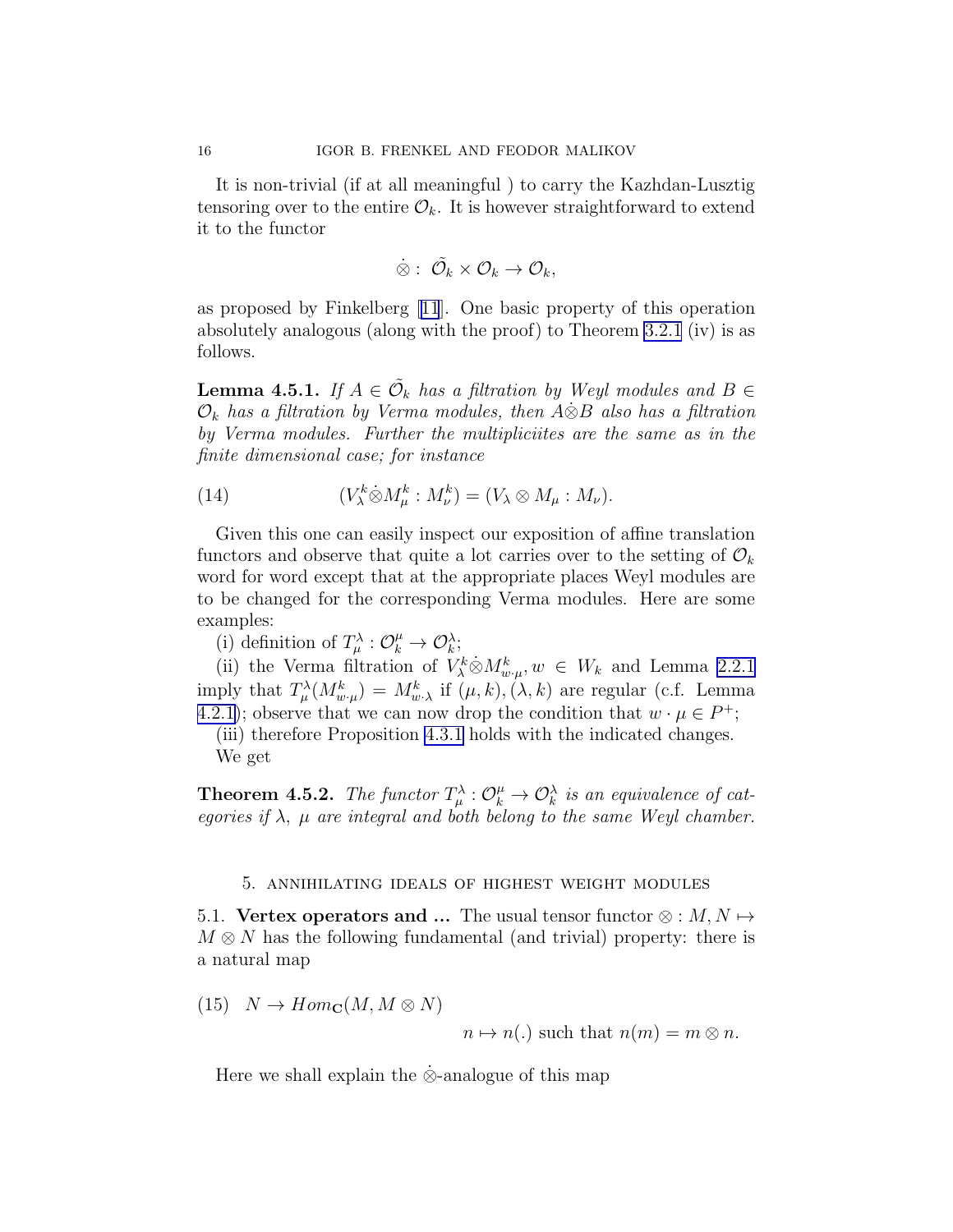<span id="page-16-0"></span>5.1.1. By Theorem [3.2.1](#page-10-0) (v),  $A\dot{\otimes}V_0^k \approx A$  for any  $A \in \tilde{\mathcal{O}}_k$ . Therefore by Theorem [3.2.1](#page-10-0) (i), there is a natural isomorphism

$$
((A \otimes V_0^k \otimes D(A))_{\Gamma})^d \approx Hom_{\hat{\mathfrak{g}}}(A, B),
$$

for any  $B \in \tilde{\mathcal{O}}_k$ .

Recall that the space  $((A \otimes V_0^k \otimes D(A))_{\Gamma})^d$  was defined by means of Γ, the latter being defined by choosing three points,  $\infty$ , 1, 0, see the end of [3.2.3.](#page-11-0) The choice of points was, of course, rather arbitrary. Keeping  $\infty$ , 0 fixed and A,  $D(B)$  attached to  $\infty$ , 0 resp., we shall allow the third point to vary. We get then the family of Lie algebras  $\Gamma_t, t \in \mathbb{C}^*$  and the family of the one-dimensional spaces (c.f. [3.1.1\)](#page-8-0)

$$
\langle A, V_0^k, D(B) \rangle_t := ((A \times V_0^k \times D(B))_{\Gamma_t})^d, \ t \in \mathbf{C}^*.
$$

These naturally arrange in a trivial line bundle over  $\mathbb{C}^*$ , the fiber being isomorphic to

$$
\langle A, V_0^k, D(B) \rangle_t = (A \otimes D(B))_{\tilde{\mathfrak{g}}} = Hom_{\hat{\mathfrak{g}}}(A, B),
$$

by the arguments using Frobenius reciprocity as in [3.2.3.](#page-11-0) Pick a section of this bundle by choosing  $\phi \in Hom_{\hat{\mathfrak{a}}}(A, B)$ .

Hence we get a trilinear functional (depending on  $t \in \mathbb{C}^*$ )

$$
\Phi_t^{\phi} \in _t \subset (A \otimes V_0^k \otimes D(B))^d.
$$

Reinterprete it as the linear map:

(16) 
$$
\Phi_t^{\phi}(.): V_0^k \to (A \otimes D(B))^d,
$$

or, equivalently,

(17) 
$$
\tilde{\Phi}_t^{\phi}(.): V_0^k \to Hom_{\mathbf{C}}(A, D(B)^d), \ t \in \mathbf{C}^*.
$$

The latter map is an analogue of  $N \to Hom_{\mathbb{C}}(M, M \otimes N)$  mentioned above. To analyze its properties observe that there is an obvious embedding  $B \to (D(B))^d$ . It does not, of course, allow us to interprete  $\tilde{\Phi}_t^{\phi}(v)$ ,  $v \in V_0^k$  as an element of  $Hom_{\mathbf{C}}(A, B)$  depending on t. But, as the following lemma shows, Fourier coefficients of  $\tilde{\Phi}_t^{\phi}(v)$ ,  $v \in V_0^k$  are actually elements of  $Hom_{\mathbf{C}}(A, B)$ . To formulate this lemma observe that there is a natural gradation on  $A$  and  $B$  consistent with that of  $\tilde{\mathfrak{g}}$ ; e.g.  $A = \bigoplus_{n \geq 0} A[n], \ dim A[n] < \infty$ .

**Lemma 5.1.1.** Let B be either A or a quotient of A, id:  $A \rightarrow B$  be the natural projection. Then:

(i)  $\Phi_t^{id}(vac)(x, y) = y(x)$ , where vac is understood as the generator of  $V_0^k$ ;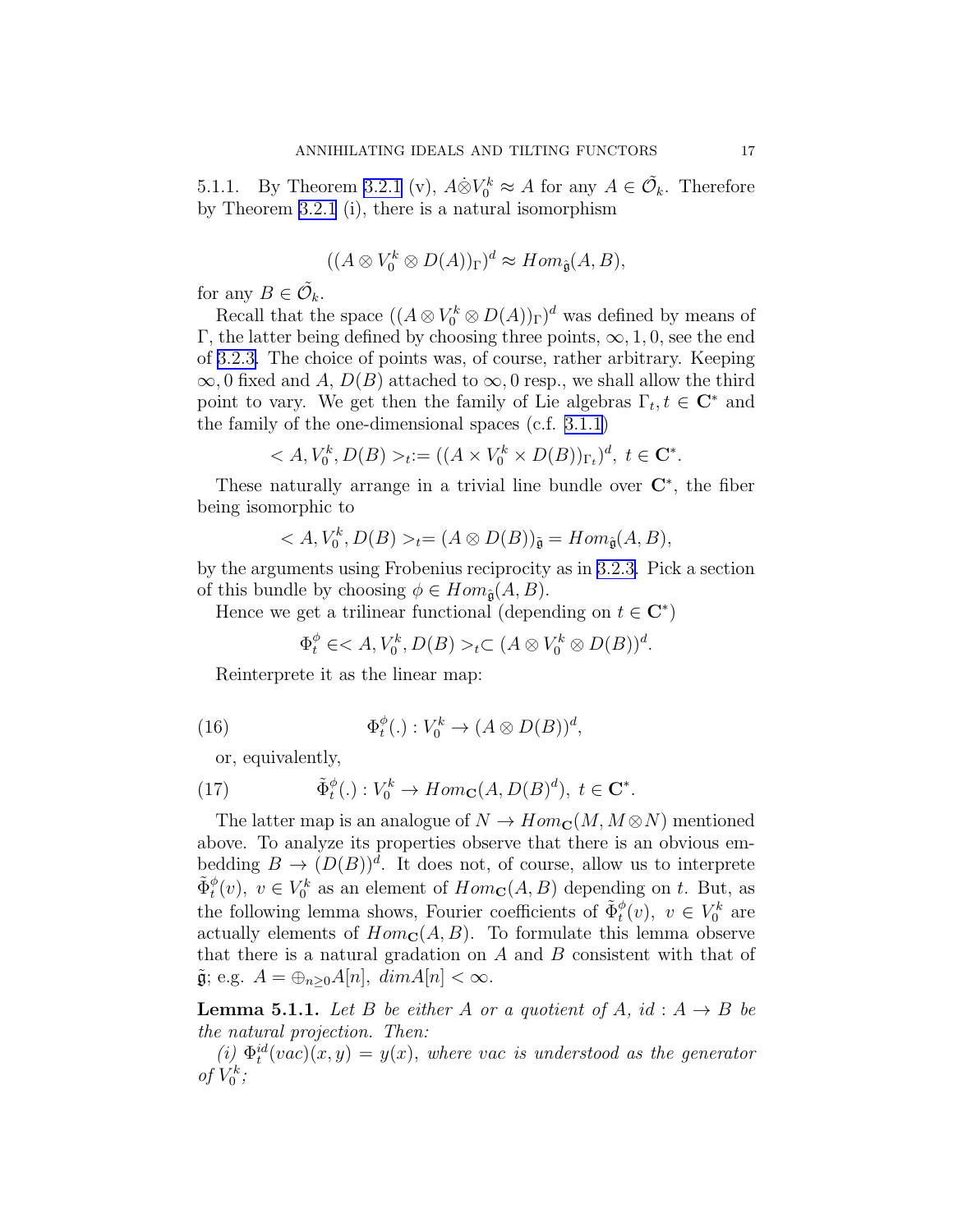(ii) more generally, if  $v \in V_0^k[n]$ ,  $x \in A[m]$ ,  $y \in D(B)[l]$ , then  $\Phi_t^{id}(v)(x, y) \in \mathbf{C} \cdot t^{-l+m-n}.$ 

**Proof.** Given  $g \in \mathfrak{g}$ , denote by  $g_n \in \hat{\mathfrak{g}}^P$  the element  $g \otimes (z - P)^n$ or  $g \otimes z^{-n}$  if  $P = \infty$ . (It should be clear from the context which P is meant.) Thus  $g_n x = (g \otimes z^{-n}) x$  if  $x \in A$ , the A being attached to  $\infty$ ; similarly,  $g_n x = (g \otimes z^n)x$  if  $x \in D(B)$ , the  $D(B)$  being attached to 0.

(i) can be proved by an obvious induction on the degree of  $x$  and  $y$ using the following formula (which follows from the definition of  $((A \times$  $V_0^k \times D(B)$ <sub>r</sub> $)^d$  and the Laurent expansions of  $z^{-n}$  at  $\infty$  and 0):

$$
\Phi_t^{id}(vac)(g_nx, y) = -\Phi_t^{id}(vac)(x, g_{-n}y).
$$

To prove (ii) observe, first, that (i) is a particular case of (ii) when  $v = vac$ . One then proceeds by induction on *n* using the formula (which again follows from the definition of  $((A \times V_0^k \times D(B))_{\Gamma})^d$  and the Laurent expansions of  $(z-t)^{-n}$  at  $\infty$  and 0):

(18) 
$$
(-1)^{n-1}(n-1)!\Phi_t^{id}(g_{-n}v)(x,y)
$$

$$
= (\frac{d}{dt})^{n-1}\left\{\sum_{i=1}^{\infty} t^{i-1}\Phi_t^{id}(v)(g_ix,y) - \sum_{i=0}^{\infty} t^{-i-1}\Phi_t^{id}(v)(x,g_iy)\right\}.
$$

 $\Box$ 

Observe that the spaces A, B being graded, the space  $Hom_{\mathbf{C}}(A, D(B))$ is also. Lemma [5.1.1](#page-16-0) means that although the map  $\tilde{\Phi}^{id}_t(.)$  from [\(17\)](#page-16-0) cannot be interpreted as an element of  $Hom_{\mathbf{C}}(A, B)$ , its Fourier components can because they are homogeneous. To compare with [\[13](#page-28-0)] introduce the following notation: for any  $v \in V_0^k[n]$  set

(19) 
$$
Y(v,t) = \sum_{i \in \mathbf{Z}} v_i t^{-i-n},
$$

where

(20) 
$$
v_i := \oint \tilde{\Phi}_t^{id}(v)t^{i+n-1} dt : A[l] \to B[l+i],
$$

for all  $l \geq 0$ , and call the generating functions  $Y(v, t)$  fields. For example, it easily follows from the formulae above that

(21) 
$$
x(t) := Y(x_{-1}vac, t) = \sum_{i \in \mathbf{Z}} x_i t^{-i-1},
$$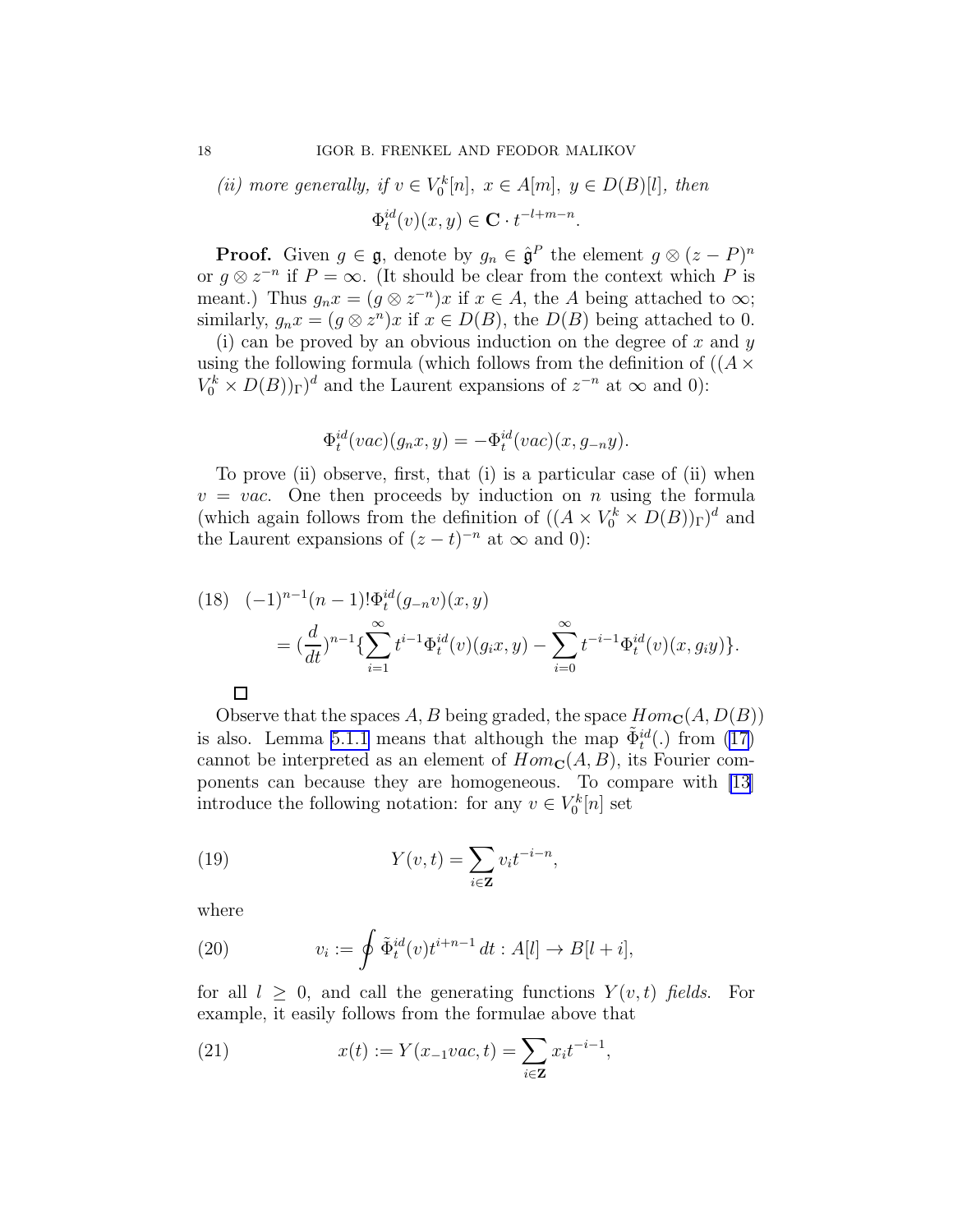<span id="page-18-0"></span>producing the famous *current*  $x(t)$ . Another fact easily reconstructed from the formulae above (especially from the proof of Lemma [5.1.1](#page-16-0)) is that

(22) 
$$
(-1)^{n-1}(n-1)!Y(x_{-n}v,t) =: x(t)^{(n-1)}Y(v,t) ;
$$

where we set

$$
: x(t)^{(n-1)}Y(v, z) : = (x(z)^{(n-1)})^{-1}Y(v, t) + Y(v, t)(x(z)^{(n-1)})^{+},
$$

 $(x(z)^{(n-1)})_{\pm}$  being defined as usual (see e.g. [\[14\]](#page-28-0)). It follows that all fields are infinite combinations of elements of  $\hat{\mathfrak{g}}$ .

The expressions  $Y(v, t)$  are not only formal generating functions. In this notation Lemma [5.1.1](#page-16-0) can be rewritten as follows.

Corollary 5.1.2. Under the assumptions of Lemma [5.1.1,](#page-16-0)

$$
\Phi_t^{id}(v)(x, y) = y(Y(v, t)x).
$$

5.1.2. Generalization. The considerations of [5.1.1](#page-16-0) are easily generalized as follows. (We shall skip the proofs as they essentially repeat those in [5.1.1](#page-16-0).)

Replace  $V_0^k$  with  $V_\lambda^k$  and pick  $A, B \in \tilde{\mathcal{O}}_k$  so that the space  $\lt$  $A, V_{\lambda}^{k}, D(B) >_{t} \neq 0$ . For any  $\phi \in A, V_{\lambda}^{k}, D(B) >_{t}$  we get a map

(23) 
$$
Y(.,t): V^k_{\lambda} \to Hom_{\mathbf{C}}(A, B((t, t^{-1})))
$$
  
\n $V^k_{\lambda} \ni v \mapsto Y(v,t) = \sum_{i \in \mathbf{Z}} v_i t^{-i-\tilde{v}}, v_i \in Hom_{\mathbf{C}}(A, B).$ 

 $Y(v,t)$ ,  $v \in V^k_\lambda$  is a generating function having all properties its counterpart from [5.1.1](#page-16-0) with one notable exception. Consider the "upper floor" of  $V_{\lambda}^k$ :  $V_{\lambda} \subset V_{\lambda}^k$ . The Fourier components of the fields  $Y(v, t), v \in V_\lambda, \lambda \neq 0$  generate a  $\hat{\mathfrak{g}}$ -submodule of  $Hom_{\mathbf{C}}(A, B)$  isomorphic to the loop module  $L(V_\lambda) = V_\lambda \otimes \mathbf{C}[z, z^{-1}]$ . Strange as it may seem to be, if  $\lambda = 0$ , then instead of  $\mathbb{C}[z, z^{-1}]$  this construction gives simply  $C$  – this was explained above.

The embedding  $L(V_\lambda) \subset Hom_{\mathbf{C}}(A, B)$  is called a vertex operator. It is easy to see that all vertex operators are obtained via the described construction.

5.2. ...and vertex operator algebras. We now recall that a vertex operator algebra (VOA) is defined to be a graded vector space  $\bigcup_{i\in\mathbf{Z}} V[i], \; dim\tilde{V}_i < \infty$  along with a map

$$
Y(.,t): V \to End(V)((t,t^{-1})),
$$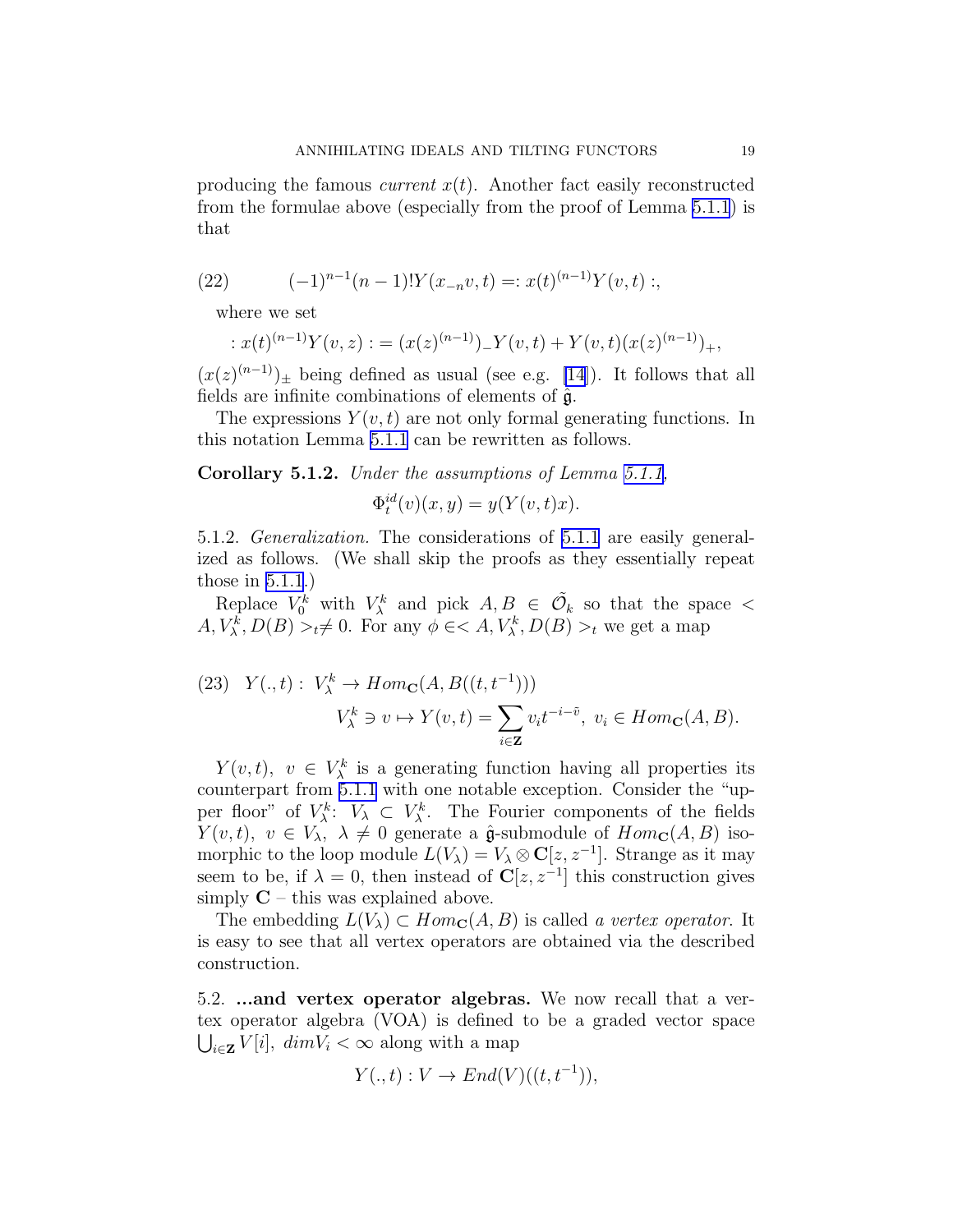<span id="page-19-0"></span>satisfying certain axioms among which we mention associativity and *commutativity*axioms, see e.g.  $[13, 14]$  $[13, 14]$  $[13, 14]$  $[13, 14]$  $[13, 14]$ . Similarly one defines the notion of a module (submodule) over a VOA. A VOA is a module over itself; call an ideal of a VOA a submodule of a VOA as a module over itself. Observe that it follows from the associativity axiom that the Fourier components of fields  $Y(v, t)$ ,  $v \in V$  close in a Lie algebra, Lie(V). In this way, an ideal of a VOA V produces an ideal of  $Lie(V)$  in the Lie algebra sense. Not any ideal of  $Lie(V)$  can be obtained in this way. Refer to such an ideal an ideal of  $Lie(V)$  in the sense of  $VOA$ .

It follows from [\[14\]](#page-28-0) that the constructions of [5.1.1](#page-16-0) give:  $(V_0^k, Y(., t))$ is a vertex operator algebra and each  $A \in \tilde{\mathcal{O}}_k$  is a module over it.  $Lie(V_0^k)$  is habitually denoted  $U(\hat{\mathfrak{g}})_{loc}$  and called a local completion of  $U(\hat{\mathfrak{g}})$ , even though it is not an associative algebra! A moment's thought shows that the ideal lattice of  $U(\hat{\mathfrak{g}})_{loc}$  in the sense of VOA is isomorphic with the submodule lattice of  $V_0^k$  considered as a  $\hat{\mathfrak{g}}$ -module.

5.3. Here we prove the following theorem – one of the main results of this paper.

**Theorem 5.3.1.** Let  $k \in \mathbf{Q}_{>}, (\lambda, k), (0, k) \in P_k^+$  $k^+$  be regular. Denote by  $\Omega(V_{\lambda}^k)$  the submodule lattice of  $V_{\lambda}^k$ , and by  $\Omega(U(\hat{\mathfrak{g}})_{loc})$  the ideal lattice of  $U(\hat{\mathfrak{g}})_{loc}$  in the sense of VOA at the level k. There is a lattice equivalence

(24) 
$$
\omega : \Omega(U(\hat{\mathfrak{g}})_{loc}) \to \Omega(V_{\lambda}^k), \ \Omega(U(\hat{\mathfrak{g}})_{loc}) \ni I \mapsto IV_{\lambda}^k.
$$

### Proof.

First of all, by definition [5.2](#page-18-0)  $\omega$  is equivalently reinterpreted as a map of the submodule lattices of the  $\hat{\mathfrak{g}}$ -modules:  $\omega$ :  $\Omega(V_0^k) \to \Omega(V_\lambda^k)$ . In what follows we shall make use of this reinterpretation.

Consider the translation functor:  $T_0^{\lambda}$ . If  $N \subset V_0^k$  is a submodule, then on the one hand we have

$$
T_0^{\lambda}(V_0^k) = V_{\lambda}^k \dot{\otimes} V_0^k (= V_{\lambda}^k),
$$

and therefore

$$
T_0^{\lambda}(V_0^k/N) = V_{\lambda}^k \dot{\otimes} (V_0^k/N).
$$

By Theorem [3.2.1](#page-10-0) and Corollary [5.1.2,](#page-18-0)

(25)  $Hom_{\hat{\mathfrak{g}}}(T_0^{\lambda})$  $\delta_0^{\lambda}(V_0^k)$  $V_0^k/N, ?$ ) = <  $V_0^k/N, V_\lambda^k, D$  $(?) >_t$  $= Hom_{\hat{\mathfrak{g}}}(V_{\lambda}^k/\omega(N), ?).$ 

On the other hand, by Proposition [4.3.1](#page-13-0) (i)

$$
T_0^{\lambda}(V_0^k/N) = V_{\lambda}/T_0^{\lambda}(N).
$$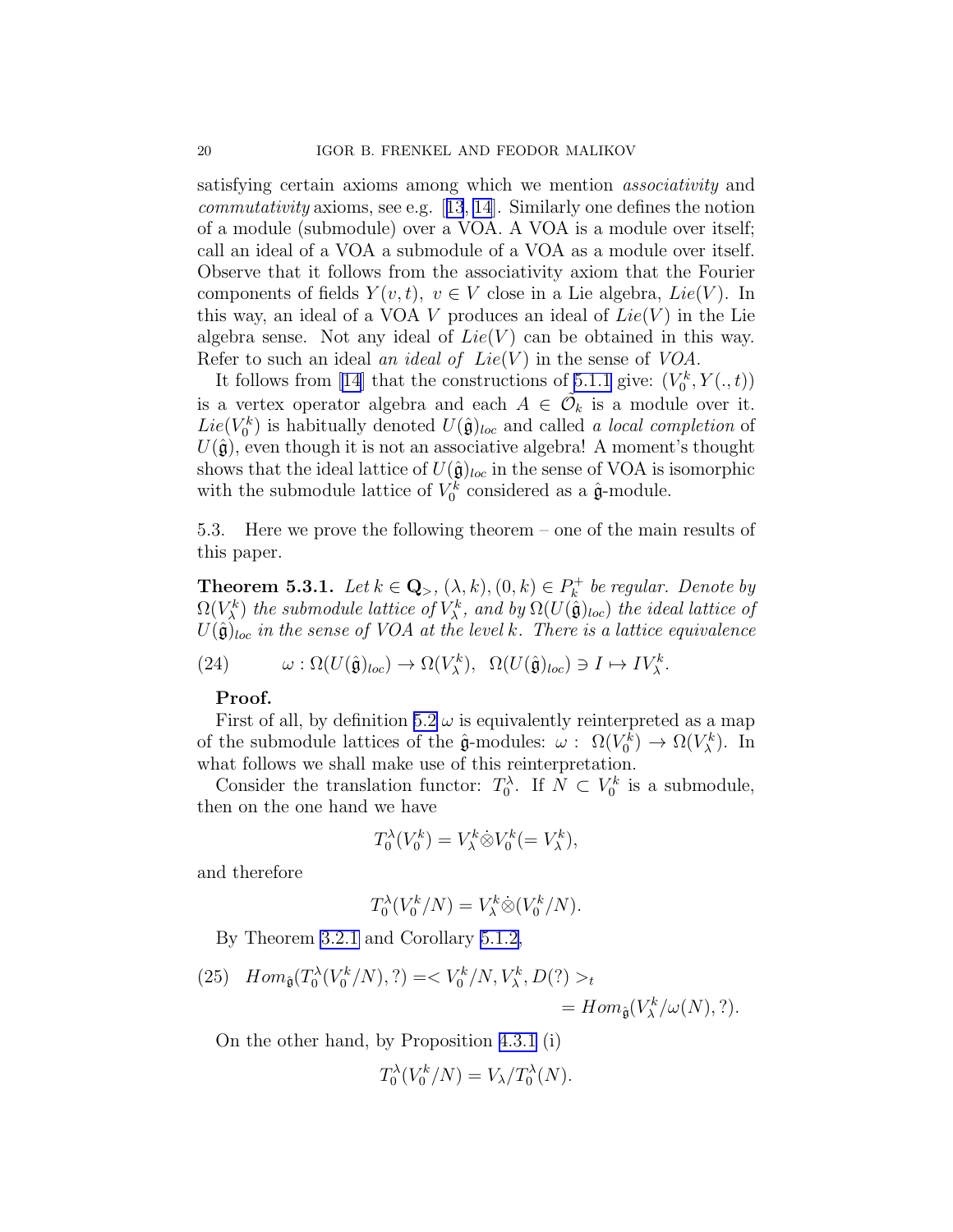We conclude immediately that  $\omega(N) = T_0^{\lambda}(N)$ . It remains to recollect that  $T_0^{\lambda}$  is an isomorphism of the submodule lattices by Proposition [4.3.1](#page-13-0) (v).  $\Box$ 

An application of this result to annihilating ideals of *admissible representations* is as follows. Recall that if  $k + h^{\vee} \in \mathbf{Q}_{>}, (\lambda, k) \in P_k^+$  $\kappa$ <sup>+</sup> is regular, then  $L^k_{\lambda}$  is called admissible [\[19](#page-28-0)].  $L^k_{\lambda}$  is an irreducible quotient of  $V_{\lambda}^{k}$  be a submodule  $N_{\lambda}^{k}$  generated by one singular vector, see also [[19\]](#page-28-0). By Theorem [5.3.1](#page-19-0),  $\omega(N_0^k) = N_{\lambda}^k$ . We get

Corollary 5.3.2. The annihilating ideal of an admissible representation equals  $Lie(N_0^k)$ ; in particular, it is generated (in the sense of VOA) by one singular vector of  $V_0^k$ .

Remarks. (i) Theorem [5.3.1](#page-19-0) reduces the problem of classifying annihilating ideals to the easier problem of classifying submodules of  $V_0^k$ . What can be said about the latter? It has been known for a while that in the simplest case of  $\hat{sl}_2$   $V_0^k$  contains a unique proper non-trivial submodule. In general, multiplicities in composition series are described by Kazhdan-Lusztig polynomials. In the recent work[[23\]](#page-28-0) Lusztig exhibits an example when infinitely many multiplicities are non-zero and thus there are infinitely many different submodules. This result makes one believe that this is " usually" the case.

(ii) In the case  $\mathfrak{g} = \mathfrak{sl}_2$ , Corollary 5.3.2 follows from the more general results of [\[9](#page-28-0)], see also [\[10](#page-28-0)].

(iii) If the Feigin-Frenkel conjecture on the singular support of  $L_0^k$ (theorem in the  $sl_2$ -case, see [\[10](#page-28-0)]) were correct, then Corollary 5.3.2 would imply its validity for any admissible representation from  $\tilde{\mathcal{O}}_k$  and thus would give a new example of rational conformal field theory.

(iv) Another way to think of Corollary 5.3.2 is that  $L_0^k$  is a VOA and  $L^k_{\lambda}$  is a module over it; in the  $sl_2$ -case, this point of view is adopted in [[1, 6\]](#page-28-0).

# 6. TILTING FUNCTORS  $-$  THE NEGATIVE LEVEL CASE

From now on  $k + h^{\vee}$  is a negative rational number. The structure of  $\mathcal{O}_k$  can be described as follows. Consider an antidominant weight  $(\lambda, k)$  with integral  $\lambda$ . Denote by  $\mathcal{O}_k^{\lambda}$  the full subcategory consisting of modules containing only irreducibles with highest weights lying in the  $W_k$ -orbit of an antidominant weight  $(\lambda, k)$ . By [\[4](#page-28-0), [26\]](#page-28-0), there is the decomposition  $\mathcal{O}_k = \bigoplus_{\lambda} \mathcal{O}_k^{\lambda}$  (c.f. [2](#page-6-0)).

It follows from [\[18\]](#page-28-0) that any module from  $\mathcal{O}_k^{\lambda}$  has a finite length. There arises the Grothendieck ring, each of the following sets  $\{ch(M_{w\cdot\lambda}^k), w \in W_k\}, \{ch(L_{w\cdot\lambda}^k), w \in W_k\}$  being a basis of it.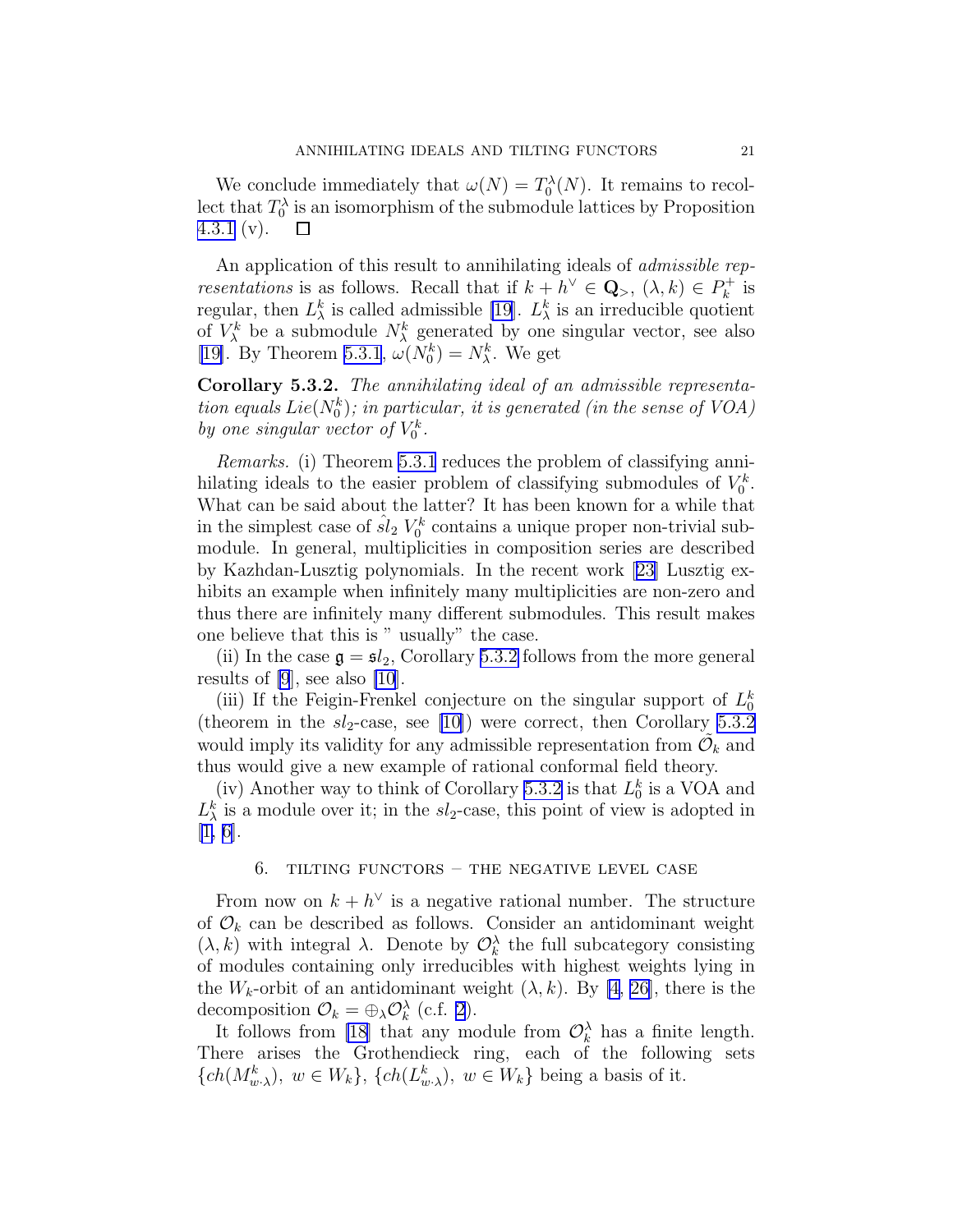<span id="page-21-0"></span>All this carries over to the case of  $\tilde{\mathcal{O}}_k$  by replacing  $M^k_\lambda$  with  $V^k_\lambda$  and making sure that in the latter case  $\lambda$  is dominant integral.

6.1. Tilting Modules. Definition A module W from  $\mathcal{O}_k$  ( $\tilde{\mathcal{O}}_k$  resp.) is called *tilting* if both W and  $D(W)$  possess a filtration by Verma (Weyl resp.) modules.

For instance, a Verma module with an antidominant highest weight is a tilting module in  $\mathcal{O}_k$ , for it is irreducible and, therefore, isomorphic to its dual. Likewise, a Weyl module with an antidominant highest weight is a tilting module in  $\tilde{\mathcal{O}}_k$ .

**Proposition 6.1.1.** (i) Any tilting module from  $\tilde{\mathcal{O}}_k$  is a direct sum of indecomposable tilting modules. For any  $(\mu, k)$ ,  $\mu$  being dominant integral, there is a uniquely determined indecomposable tilting module  $\tilde{W}_{\mu,k}$  such that

$$
ch(\tilde{W}_{\mu,k}) = ch(V_{\mu}^k) + \sum_{\nu \leq k\mu} c_{\nu} ch(V_{\nu}^k).
$$

(For definition of  $\lt_k$  see [2.2.2](#page-8-0).) The map  $\mu \mapsto \tilde{W}_{\mu,k}$  establishes a bijection between the set of weights satisfying the above mentioned condition and the set of isomorphism classes of indecomposable tilting modules in  $\tilde{\mathcal{O}}_k$ .

(ii) Likewise, any tilting module from  $\mathcal{O}_k$  is a direct sum of indecomposable tilting modules. For any  $(\mu, k)$ , there is a uniquely determined indecomposable tilting module  $W_{\mu,k}$  such that

$$
ch(W_{\mu,k}) = ch(M_{\mu}^k) + \sum_{\nu \leq k\mu} c_{\nu} ch(M_{\nu}^k).
$$

The map  $(\mu, k) \mapsto W_{\mu, k}$  establishes a bijection between the set of weights and the set of isomorphism classes of indecomposable tilting modules in  $\mathcal{O}_k$ .

**Proof** (i) is proved in [\[22](#page-28-0)]using general results of Ringel [[25](#page-28-0)]; (ii) can be proved in the same way. A lucid exposition suited for the  $\mathcal{O}\text{-category}$ case can also be found in [\[2\]](#page-28-0).  $\Box$ 

**Corollary 6.1.2.** The set of characters of tilting modules in  $\mathcal{O}_k$  ( $\tilde{\mathcal{O}}_k$ ) resp.) is a basis of the Grothendieck ring of  $\mathcal{O}_k$  ( $\tilde{\mathcal{O}}_k$  resp.)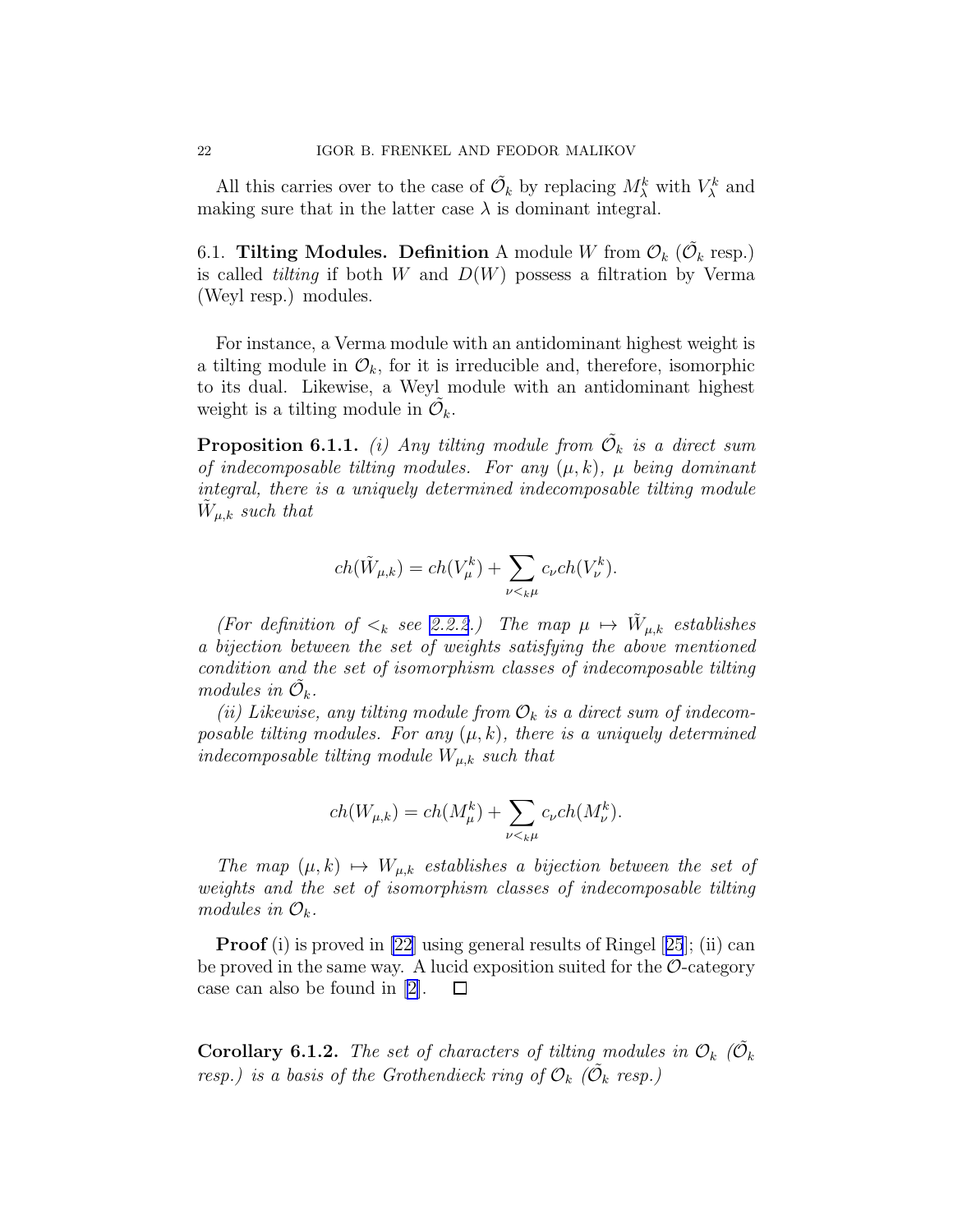<span id="page-22-0"></span>Proof – obvious.

Kazhdan and Lusztig prove that the category  $\tilde{\mathcal{O}}_k$  is rigid. Some of the consequences of this fact are collected in the following

**Lemma 6.1.3.** (i) For any  $A \in \tilde{\mathcal{O}}_k$ , the functor  $A \dot{\otimes} ? : \mathcal{O}_k \to \mathcal{O}_k$  is exact.

(ii) For any  $A \in \tilde{\mathcal{O}}_k$ ,  $B \in \mathcal{O}_k$ , one has:  $D(A \otimes B) = D(A) \otimes D(B)$ . (iii) If  $A \in \tilde{\mathcal{O}}_k$ ,  $B \in \mathcal{O}_k$  are both tilting, then  $A \dot{\otimes} B$  is also.

Proof (i) is proved in the same way Corollary [4.2.4](#page-12-0) was proved.

(ii) is a general fact about monoidal categories, see [\[22](#page-28-0)] III, Proposition A.1.

(iii) is an immediate consequence of (ii) and Lemma [4.5.1](#page-15-0) which is valid along with its proof for all values of central charge.  $\Box$ 

# 6.2. Tilting Functors.

6.2.1. Modules depending on a parameter. Let  $t$  be an indeterminate and  $R(t)$  the ring of rational functions having poles only on a positive real ray. Along with  $\mathcal{O}_k$ , introduce the category  $\mathcal{O}_t$  defined in the same way except that **C** as a ground field is replaced with  $R(t)$ , that is,  $\hat{\mathbf{g}}$  is regarded as an  $R(t)$ -algebra and objects of  $\mathcal{O}_t$  are required to be free  $R(t)$ -modules. There is the specialization functor

$$
sp_k: \mathcal{O}_t \to \mathcal{O}_k, M \mapsto M(k) \stackrel{\text{def}}{=} M/(t-k)M.
$$

Let  $A_t \subset \mathcal{O}_t$  be the full subcategory of modules V such that  $V(k)$ has a Weyl filtration. Define

$$
^{fam}\mathcal{O}_k\stackrel{\mathrm{def}}{=}sp_k(\mathcal{A}_t).
$$

In other words,  $f^{am}\mathcal{O}_k$  consists of modules having a Verma filtration and allowing inclusion in a family analytically depending on k.

One defines in a similar way  $\lim_{k \to \infty} O_k^{\lambda} \subset O_k^{\lambda}$  and the Weyl versions  $^{fam}\tilde{\mathcal{O}}_k,$   $^{fam}\tilde{\mathcal{O}}_k$  $\lambda$   $\subset$  fam  $\tilde{\mathcal{O}}_k$ .

Examples

(i)  $V_{\lambda}^{k} \in f^{am} \tilde{\mathcal{O}}_{k}, M_{\lambda}^{k} \in f^{am} \mathcal{O}_{k}.$ 

(ii)  $V^k_\lambda \otimes V^k_\mu \in f^{am} \tilde{\mathcal{O}}_k$ ,  $V^k_\mu \otimes M^k_\lambda \in f^{am} \mathcal{O}_k$ .

(iii) Direct summands of any of the modules from (ii) belong to the corresponding categories.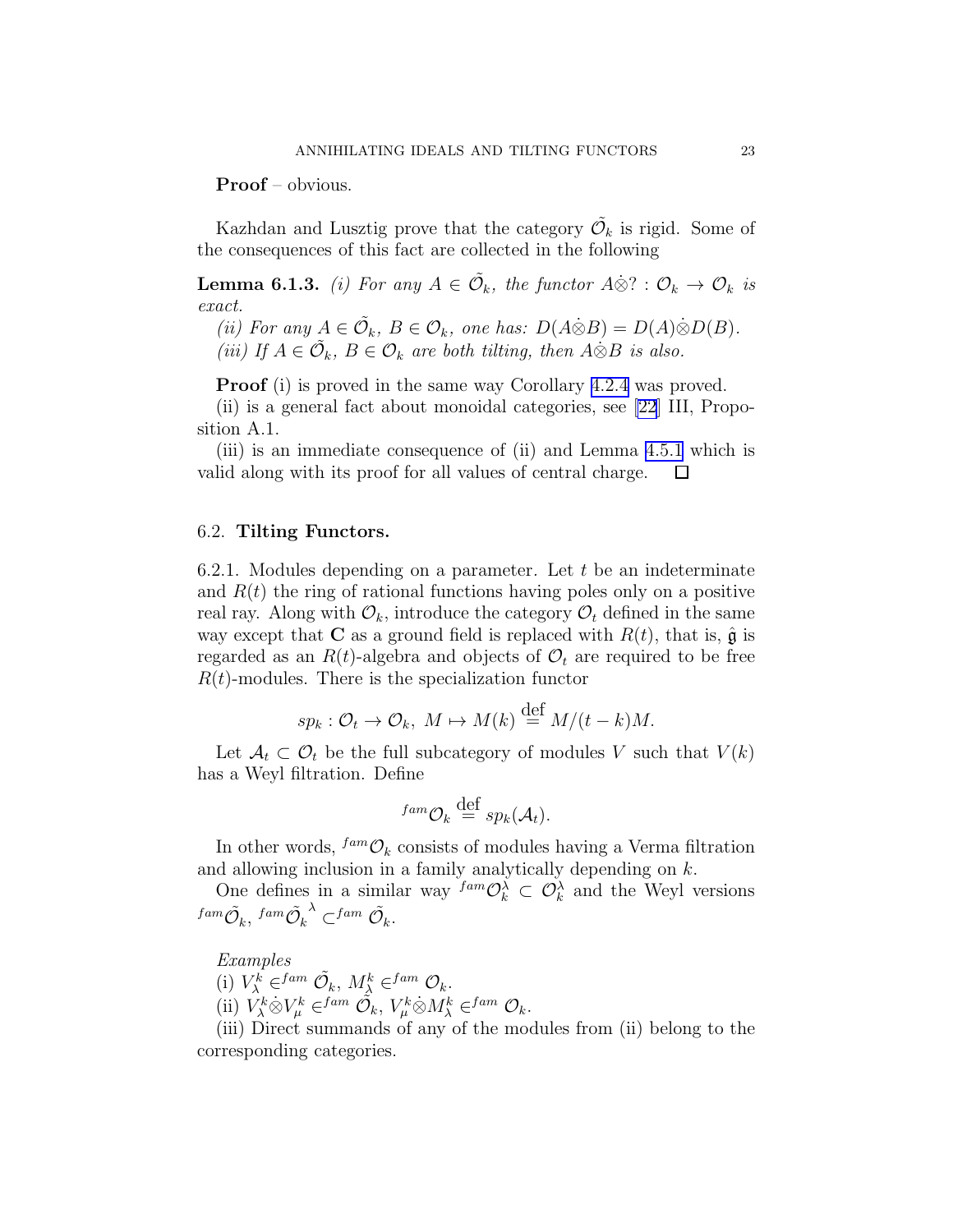<span id="page-23-0"></span>6.2.2. Main Results. From now on we shall have two fixed regular antidominant weights  $(\lambda_r, k)$  and  $(\lambda_l, k)$  so that  $\lambda_r - \lambda_l$  is integral.

Definition Tilting functor is a direct summand of the functor

$$
p_{\lambda_l} \circ (W \dot{\otimes} ?) :^{fam} \mathcal{O}_k^{\lambda_r} \to^{fam} \mathcal{O}_k^{\lambda_l},
$$

where  $W \in \tilde{\mathcal{O}}_k$  is tilting.

The following is one of our main results.

**Theorem 6.2.1.** (i) Each tilting functor is a direct sum of indecomposable ones.

(ii) There is a 1-1 correspondence between tilting functors and elements of  $W_k$ . The functor  $\Phi_w \in Funct({}^{fam}{\mathcal{O}}_k^{\lambda_r})$  $_{k}^{\lambda_{r}},$ fam  $\mathcal{O}_{k}^{\lambda_{l}}$  $\binom{\lambda_l}{k}$  attached to  $w \in W_k$  is uniquely determined by the condition that

$$
\Phi_w(M_{\lambda_r}^k) = W_{w \cdot \lambda_l, k}.
$$

We shall prove this theorem in 6.3. One consequence of this theorem is that the category of tilting functors, as a subcategory of  $Funct(\mathcal{O}_{k}^{\lambda_{r}}$  $_{k}^{\lambda_{r}},\mathcal{O}_{k}^{\lambda_{l}}$  $\lambda_k^{\lambda_l}$ , is semi-simple and isomorphic to the category of tilting modules in  $\mathcal{O}_k^{\lambda_l}$  $\lambda_k^{\lambda_l}$ . Denote this category by  $Tilt(\lambda_l, \lambda_r)$ .

Suppose now that we are given three antidominant highest weights,  $(\lambda_1, k), (\lambda_2, k), (\lambda_3, k)$ , and two tilting functors:  $\Phi \in$  $Funct({}^{fam}{\cal O}_{k}^{\lambda_1})$  $_{k}^{\lambda _{1}},^{fam}\mathcal{O}_{k}^{\lambda _{2}}$  $\lambda_k^{\lambda_2}$ ) and  $\Psi \in Funct(^{fam}\mathcal{O}_k^{\lambda_2})$  $_{k}^{\lambda_{2}},$ fam  $\mathcal{O}_{k}^{\lambda_{3}}$  $\binom{\lambda_3}{k}$ . Then  $\Psi \circ \Phi$ is also a tilting functor. This follows from Lemma [6.1.3\(](#page-22-0)iii) and the associativity morphism:  $W_2 \otimes (W_1 \otimes B) = (W_2 \otimes W_1) \otimes B$ . If in addition  $\lambda_l = \lambda_r = \lambda$ , then the category  $Tilt(\lambda) \stackrel{def}{=} Tilt(\lambda_r, \lambda_l)$  is closed under • and the pair  $(Tilt(\lambda), \circ)$  becomes a semi-simple monoidal category. The following is another main result concerning tilting functors.

**Theorem 6.2.2.** The Grothendieck ring of  $(Tilt(\lambda), \circ)$  is isomorphic to the group algebra of  $W_k$ .

Proof of this theorem is to be found in the next section.

# 6.3. Further theorems on tilting functors and proofs.

6.3.1. Analogously to the semi-simple case (see Theorems [1.1.1](#page-2-0) and [1.1.2\)](#page-2-0), the key to the proof of Theorem 6.2.1 is the following result.

**Theorem 6.3.1.** Let  $\Phi, \Psi \in Funct(\mathcal{O}_k^{\lambda_r})$  $_{k}^{\lambda_{r}},\mathcal{O}_{k}^{\lambda_{l}}$  $\binom{\lambda_l}{k}$  be tilting functors. The natural map

 $Mor(\Phi, \Psi) \rightarrow Hom_{\hat{\mathfrak{g}}}(\Phi(M_{\lambda_r}^k), \Psi(M_{\lambda_r}^k))$ 

is a vector space isomorphism.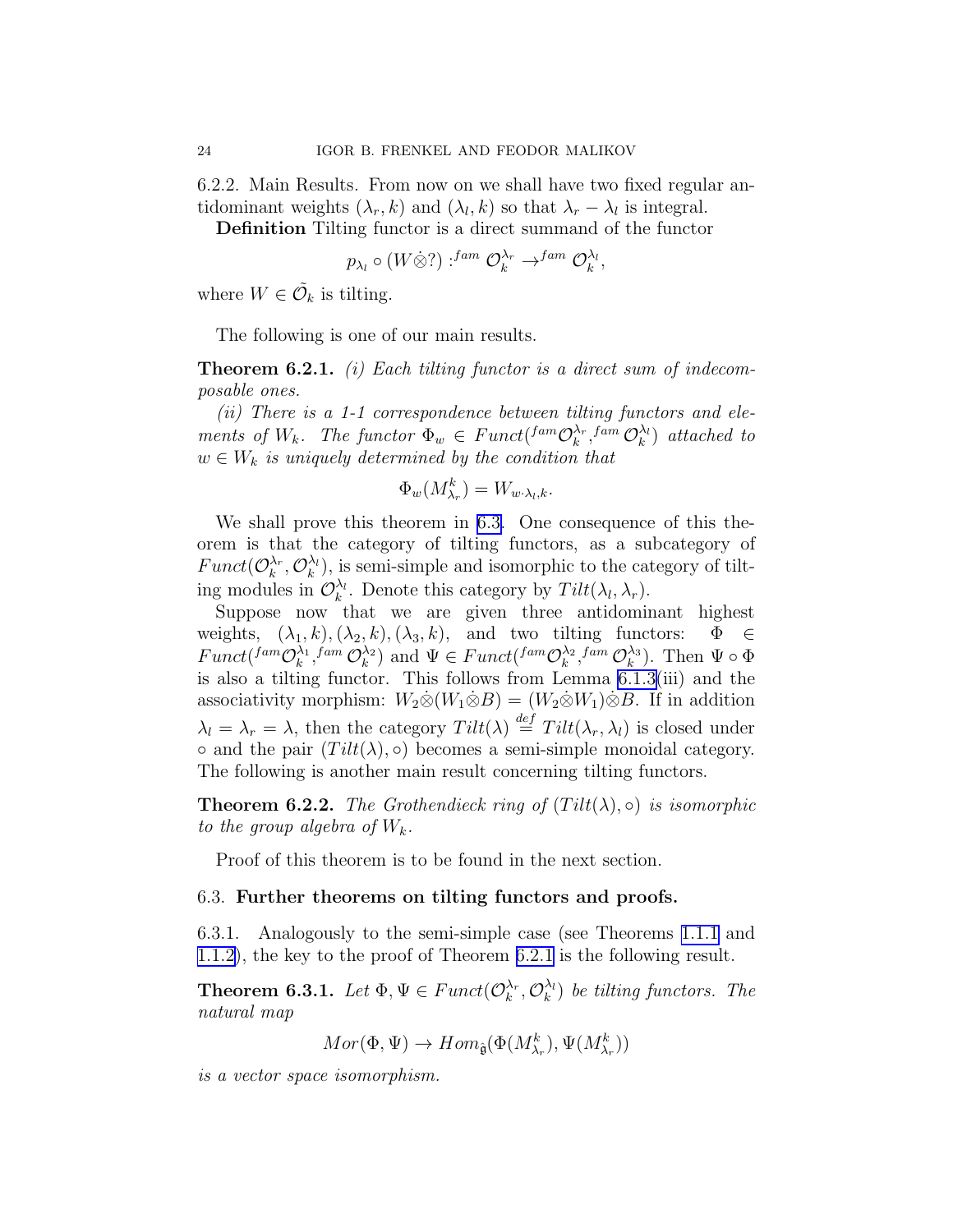<span id="page-24-0"></span>**Proof** It is obviously enough to consider the case when  $\Phi = A_1 \otimes ?$ ,  $\Psi = A_2 \dot{\otimes} ?$ ,  $A_1, A_2$  being tilting modules. As  $\tilde{\mathcal{O}}_k$  is rigid, we have

$$
Hom_{\hat{\mathfrak{g}}}(A_1 \otimes ?, A_2 \otimes ?) = Hom_{\hat{\mathfrak{g}}}(D(A_2) \otimes A_1 \otimes ?, ?).
$$

Therefore it is enough to prove that the natural map

(26) 
$$
Mor(A\dot{\otimes}?,id) \to Hom_{\hat{\mathfrak{g}}}(A\dot{\otimes} M_{\lambda_r}^k, M_{\lambda_r}^k)
$$

is an isomorphism for any tilting A.

**Injectivity of (26)** Let  $\phi \in Mor(A \otimes ?, id)$  be such that its value  $\phi(id)$  on  $id \in End(M_{\lambda_r}^k)$  is zero. Consider the exact sequence

$$
0 \to M^k_{\lambda_r} \to M^k_{u \cdot \lambda_r} \to M^k_{u \cdot \lambda_r} / M^k_{\lambda_r} \to 0.
$$

By Lemma [6.1.3](#page-22-0) (i), the sequence

$$
0 \to A \dot{\otimes} M_{\lambda_r}^k \to A \dot{\otimes} M_{u \cdot \lambda_r}^k \to A \dot{\otimes} (M_{u \cdot \lambda_r}^k / M_{\lambda_r}^k) \to 0
$$

is also exact. Therefore,

$$
\phi(id) \in Hom_{\hat{\mathfrak{g}}}(A \dot{\otimes} M_{u \cdot \lambda_r}^k, M_{u \cdot \lambda_r}^k)
$$

factors through to the map

$$
A \dot{\otimes} (M_{u \cdot \lambda_r}^k / M_{\lambda_r}^k) \to M_{u \cdot \lambda_r}^k.
$$

To show that this map can only be zero we make use of the notion of singular support.

Recall that under certain technical assumptions (which are satisfied inthe  $\mathcal{O}\text{-category case, see e.g.}$  [[10](#page-28-0)] for the necessary definitions) one defines the singular support of a Lie algebra module to be the zero set of the annihilating ideal of the corresponding graded object; thus singular support is a conical subset of the dual to the Lie algebra in question. For example, the singular support of a Verma module is all functionals vanishing on the Borel subalgebra. If a module has a finite filtration, then its singular support is the union of the singular supports of the successive quotients. Thus any module with a Verma filtration,  $A\dot{\otimes} M_{u\cdot\lambda_r}^k$  for example, has the same support as a Verma module.

A quotient of a Verma module by a proper submodule, however, has a smaller singular support; it is obtained by imposing additional equations, those coming from the symbols of the submodule. By the same token, the singular support of  $A\dot{\otimes} (M_{u\cdot\lambda_r}^k/M_{\lambda_r}^k)$  is strictly less than that of a Verma module. Therefore, the latter module may not contain a Verma module as a subquotient and the map

$$
A \dot{\otimes} (M_{u \cdot \lambda_r}^k / M_{\lambda_r}^k) \to M_{u \cdot \lambda_r}^k
$$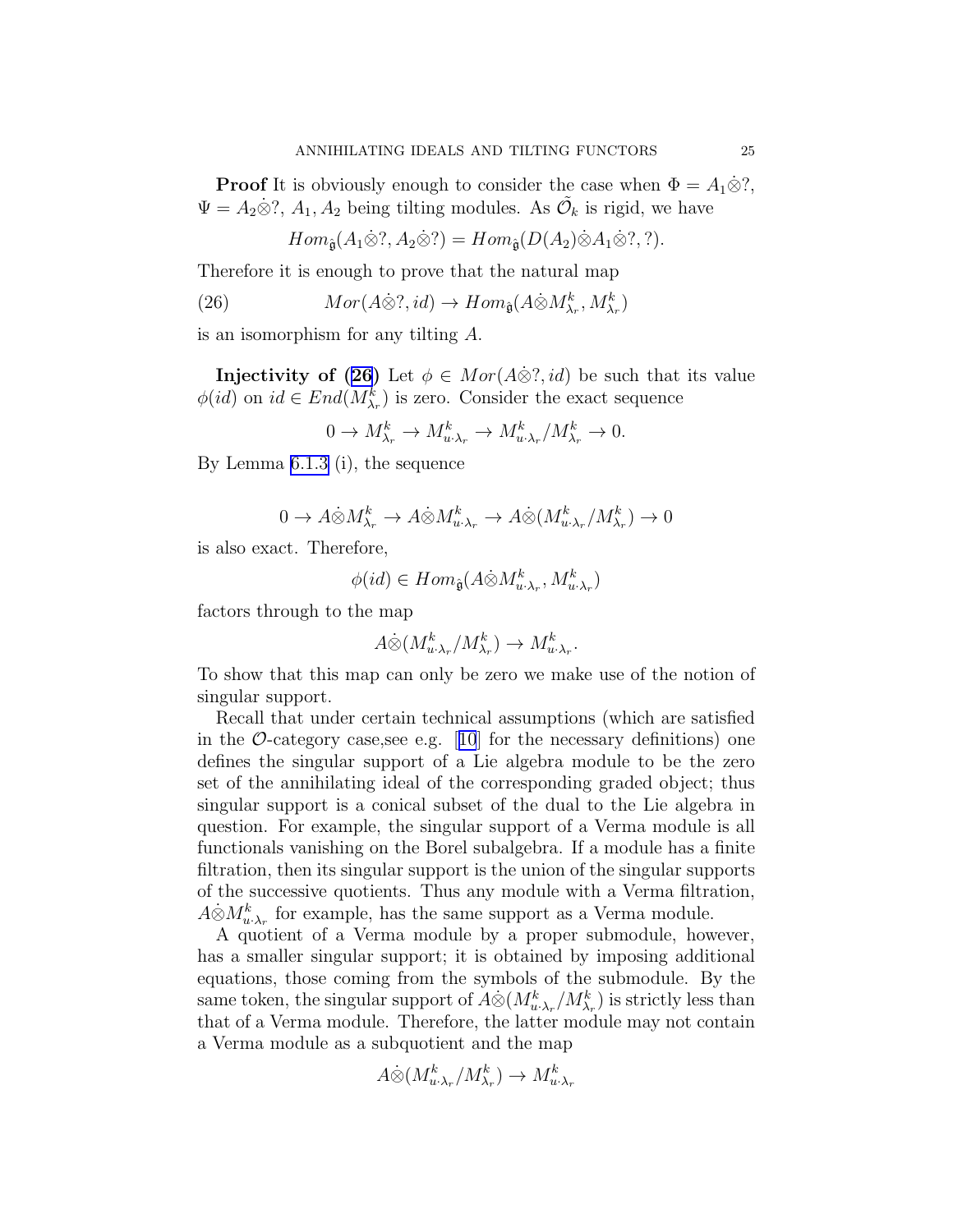can only be zero. Thus  $\phi(id)$  is zero on any Verma module and, by exactness, is also on any module from  $\mathcal{O}_k$ . Injectivity has been proven.

Surjectivityof  $(26)$  $(26)$  $(26)$  What remains to be done is to show that any element of  $Hom_{\hat{\mathfrak{g}}}(A \dot{\otimes} M_{\lambda_r}^k, M_{\lambda_r}^k)$  naturally determines an element of  $Hom_{\hat{\mathfrak{g}}}(A \dot{\otimes} B, B)$  for any  $B \in \text{Hom } \mathcal{O}_k^{\lambda_r}$  $\lambda_r^{\lambda_r}$  and any tilting  $A \in \tilde{\mathcal{O}}_k$ . We begin with calculating the space  $Hom_{\hat{\mathfrak{g}}}(A \dot{\otimes} M_{\lambda_r}^k, M_{\lambda_r}^k)$ . Recall that A has a Weyl filtration with quotients  $V_{\mu i}^k$ ,  $i = 1, ..., n$ .

# Lemma 6.3.2.

$$
Hom_{\hat{\mathfrak{g}}}(A\dot{\otimes} M_{\lambda_r}^k, M_{\lambda_r}^k) = \bigoplus_{i=1}^n V_{\mu_i}[0],
$$

where  $V_{\mu_i}[0]$  stands for the zero weight subspace of the **g**-module  $V_{\mu_i}$ .

**Proof** Let, first,  $A = V^k_\mu$ . Then by Theorem [3.2.1](#page-10-0) we have

(27) 
$$
Hom_{\hat{\mathfrak{g}}}(V_{\mu}^{k} \otimes M_{\lambda_{r}}^{k}, M_{\lambda_{r}}^{k}) = [(V_{\mu}^{k} \otimes M_{\lambda_{r}}^{k} \otimes D(M_{\lambda_{r}}^{k}))_{\Gamma}]^{d}
$$
  

$$
= [(V_{\mu}^{k} \otimes M_{\lambda_{r}}^{k} \otimes M_{\lambda_{r}}^{k})_{\Gamma}]^{d} = V_{\mu}[0],
$$

where the second equality follows from the isomorphism  $M_{\lambda_r}^k = D(M_{\lambda_r}^k, \cdot)$ while the third one follows from the Frobenius reciprocity (c.f. the derivation of([8](#page-11-0)) in [3.2.3.](#page-11-0)

To treat the case when A has a Weyl filtration with more than one term, observe that  $A\dot{\otimes} M_{\lambda_r}^k$  has a Verma filtration. As in the proof of Proposition 20.1 (6) in  $[22]$  III sect. 20, one shows that

$$
Ext^1(B, D(M^k_{\lambda_r})) = 0
$$

for any B carrying a Verma filtration. The long cohomology sequence implies then that the space

$$
Hom_{\hat{\mathfrak{g}}}(B, D(M^k_{\lambda_r}))
$$

behaves as if B were a direct sum of Verma modules. Lemma is proved.  $\Box$ 

Essential for the proof of Lemma 6.3.2 were the following properties of the modules in question:  $A\dot{\otimes} M_{\lambda_r}^k$  is a free  $\hat{\mathfrak{n}}$ <sub>-</sub>module (this is equivalent to carrying a Verma filtration), and  $D(M_{\lambda_r}^k)$  is a co-induced module, that is, dual to an induced one. Therefore, the same arguments give the following more general result.

Lemma 6.3.3. Let  $\mathfrak{g} = \mathfrak{n}_-\oplus \mathfrak{h} \oplus \mathfrak{n}_+$  and  $\hat{\mathfrak{g}} = \hat{\mathfrak{n}}_-\oplus \mathfrak{h} \oplus \hat{\mathfrak{n}}_+$  be corresponding triangular decompositions. Further, let  $C \in \mathcal{O}_k$  be freely generated by  $\hat{\mathfrak{n}}$  from a finite dimensional  $\mathfrak{h}$ -space V and

$$
B=Ind_{\hat{\mathfrak{h}}\oplus \hat{\mathfrak{n}_+}}^{\hat{\mathfrak{g}}}W,\ dim W<\infty.
$$

<span id="page-25-0"></span>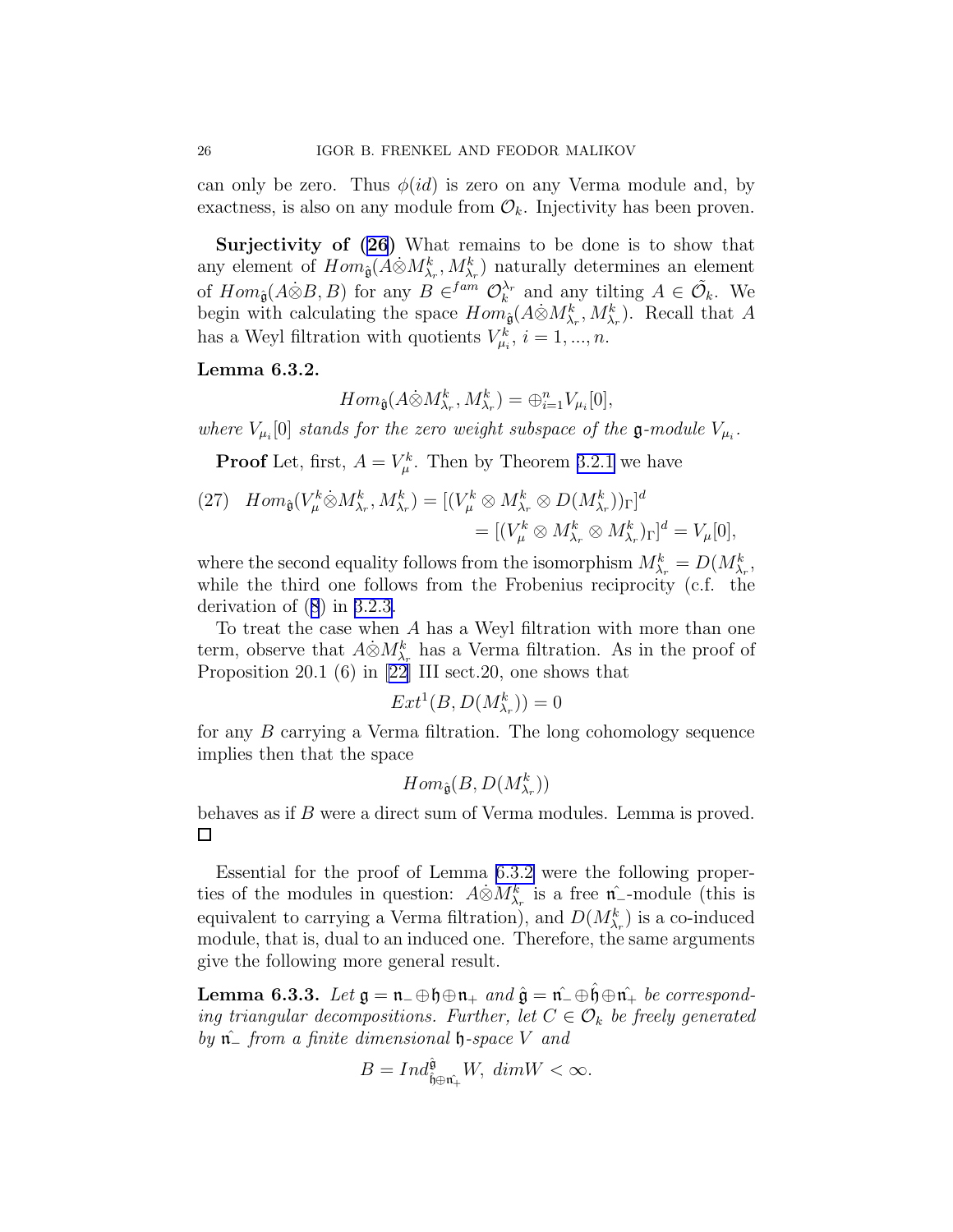Then

$$
Hom_{\hat{\mathfrak{g}}}(C, D(B)) = Hom_{\hat{\mathfrak{h}} \oplus \hat{\mathfrak{n}_{+}}}(C, D(W)) = Hom_{\mathfrak{h}}(V, D(W)).
$$

What does not allow us to extend Lemma[6.3.2](#page-25-0) to all  $B \in \mathcal{O}^k$  is that in general  $B \neq D(B)$ . Let, however, k be generic, that is, irrational. Then  $\tilde{\mathcal{O}}_k$  is semi-simple and  $A = \bigoplus_i V_{\mu_i}^k$ ;  $\mathcal{O}_k$  is equivalent to  $\mathcal{O}_{\mathfrak{g}}$ , the O-category of  $\mathfrak g$ -modules; under this equivalence A goes to $\oplus_i V_{\mu_i}$  and  $\otimes$ is transformed  $\otimes$ , see [[11\]](#page-28-0). Therefore in this case, the surjectivity of [\(26](#page-24-0)) becomes the corresponding statement of the "semi-simple theory" – Theorem 3.5 of [\[3](#page-28-0)].

Now the strategy becomes obvious: include A and B in a family of modules depending on  $k \in \mathbb{C}$  and prove that all morphisms existing generically admit continuation to our particular value of  $k$ ; it is at this point we use the fact that  $B \in \text{Hom } \mathcal{O}_k$ ,  $A \in \text{Hom } \tilde{\mathcal{O}}_k$ . It suffices to prove the following lemma.

**Lemma 6.3.4.** Let  $A \in \tilde{\mathcal{O}}_t$ ,  $B \in \mathcal{O}_t$  be such that  $A(k) = A$ ,  $B(k) =$ B. Then

(i)  $Hom_{\mathcal{O}_t}(\mathbf{A}\ddot{\otimes}\mathbf{B}, \mathbf{B})$  is a free  $R(t)$ -module;

(ii) the natural map

$$
Hom_{\mathcal{O}_t}(\mathbf{A} \dot{\otimes} \mathbf{B}, \mathbf{B})(k) \to Hom_{\mathcal{O}_k}(A \dot{\otimes} B, B)
$$

is an embedding.

Proof follows the lines of the proof of Lemma 22.8 in [\[22\]](#page-28-0).

(i) If  $\mathbf{B} = D(\mathbf{B}')$  for some induced representation  $\mathbf{B}'$ , then (i) follows from Lemma [6.3.3.](#page-25-0) In general, there is an induced representation B′ such that  $\mathbf{B}'$  maps onto  $D(\mathbf{B})$  and therefore  $\mathbf{B}$  embeds in  $D(\mathbf{B}')$ . Hence  $Hom_{\mathcal{O}_t}(\mathbf{A}\ddot{\otimes}\mathbf{B},\mathbf{B})$  is a submodule of a free  $R(t)$ -module and thus is also free.

(ii) Let  $h \in Hom_{\mathcal{O}_t}(\mathbf{A} \dot{\otimes} \mathbf{B}, \mathbf{B})(k)$  be such that the image of  $h(k)$  in  $Hom_{\mathcal{O}_k}(A \dot{\otimes} B, B)$  is zero. It means that h evaluated on any element of  $\mathbf{A}\otimes\mathbf{B}$  belongs to  $(t-k)\mathbf{B}$ . Therefore  $h \in (t-k)Hom_{\mathcal{O}_t}(\mathbf{A}\otimes\mathbf{B}, \mathbf{B})$  and hence  $h(k) = 0$ .  $\Box$ 

Theorem [6.3.1](#page-23-0) has been proved.  $\Box$ 

6.3.2. Proof of Theorem [6.2.1](#page-23-0). By Theorem [6.3.1,](#page-23-0) tilting functors  $\Phi_1$ ,  $\Phi_2$ are isomorphic if and only if  $\Phi_1(M_{\lambda_r}^k) \approx \Phi_2(M_{\lambda_r}^k)$  and direct summands of any  $W\&$ ? are in 1-1 correspondence with direct summands of  $W\dot{\otimes} M_{\lambda_r}^k$ . By Lemma [6.1.3](#page-22-0),  $W\dot{\otimes} M_{\lambda_r}^k$  is tilting. Proposition [6.1.1](#page-21-0) implies that for any indecomposable tilting functor  $\Phi$  there is  $w \in W_k$ so that

$$
\Phi(M_{\lambda_r}) = W_{w \cdot \lambda_l, k}.
$$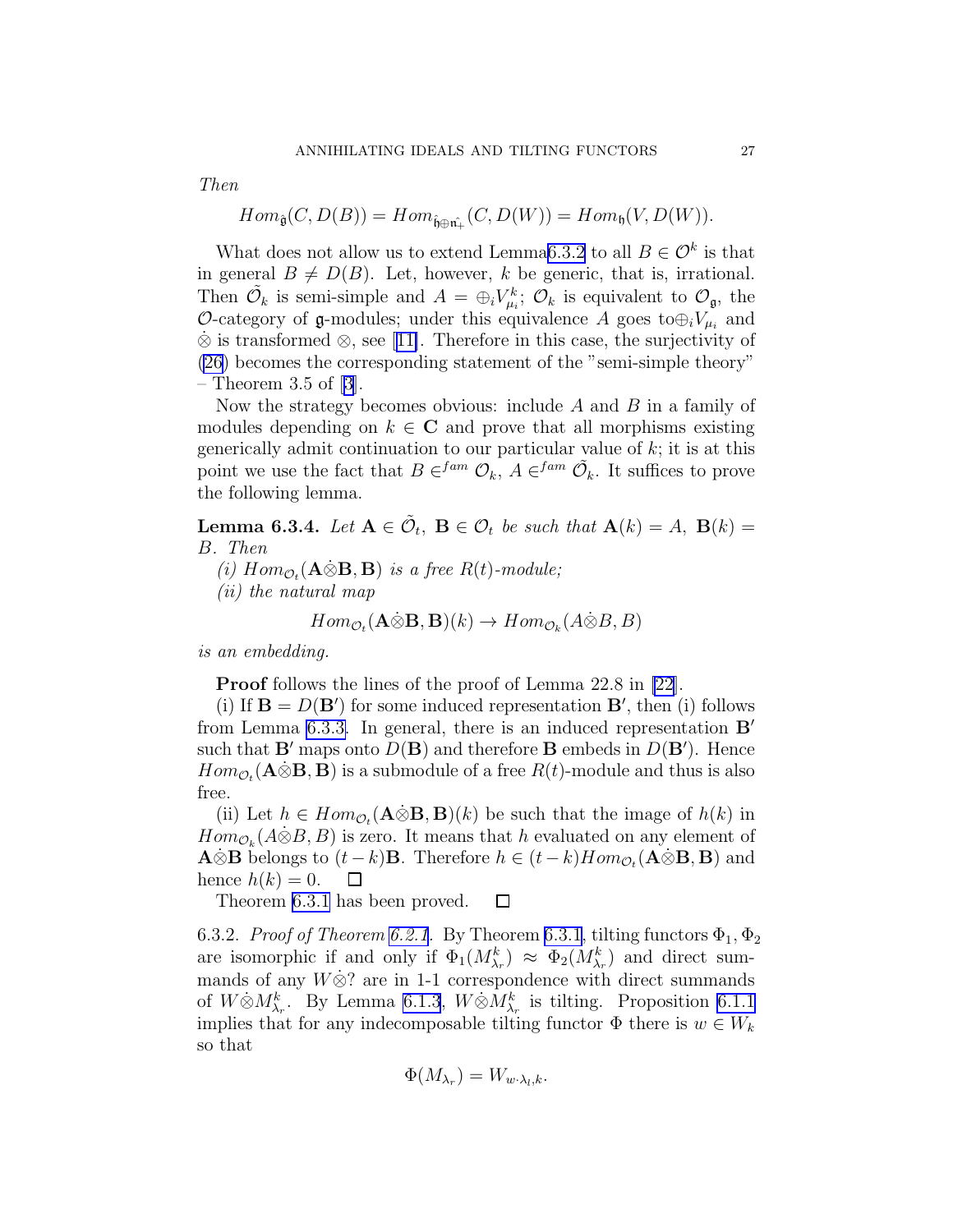It remains to prove that for any  $w \in W_k$  there is a  $\Phi$  so that  $\Phi(M_{\lambda_r}) = W_{w \cdot \lambda_l, k}$ . Pick a dominant integral  $\mu \in \mathfrak{h}^*$  such that  $w \cdot \lambda_l - \lambda_r$ is an extremal weight of  $V_{\mu}$ . Consider tilting module  $\tilde{W}_{\mu,k} \in \tilde{\mathcal{O}}_k$ . It follows from Lemma [4.5.1](#page-15-0) that the composition series of  $\tilde{W}_{\mu,k}\dot{\otimes}M_{\lambda_r}^k$ contains  $M_{w \cdot \lambda_l}^k$  and by Lemma [2.2.2](#page-8-0)  $w \cdot \lambda_l$  is maximal among  $\nu$  such that  $M_{\nu}^{k}$  appears in the composition series of  $\tilde{W}_{\mu,k}\otimes M_{\lambda_{r}}^{k}$ . Proposition [6.1.1](#page-21-0) immediately gives then that  $\tilde{W}_{\mu,k} \dot{\otimes} M_{\lambda_r}^k$  contains a unique direct summand isomorphic to  $W_{w \cdot \lambda_l,k}$ .  $\Box$ 

6.3.3. Being exact by Lemma [6.1.3](#page-22-0), each tilting functor induces a homomorphism of the Grothendieck rings. On the other hand, the Grothendieck rings carry a natural action of  $W_k$ .

Theorem 6.3.5. The homomorphism of the Grothendieck rings induced by a tilting functor is  $W_k$ -linear.

**Proof** For any exact functor  $\Phi$  denote by  $\Phi^k$  the induced homomorphism of Grothendieck rings ( or  $K$ -rings, hence the notation). If  $W \in \tilde{\mathcal{O}}_k$ , then  $(W \dot{\otimes} ?)^K$  is  $W_k$ -linear as it equals the operator of multiplication by the formal character of the corresponding finite dimensional g-module, see Lemma [4.5.1](#page-15-0). Therefore it suffices to prove that given a tilting functor  $\Phi$ ,  $\Phi^{K}$  equals a linear combination of functors  $W\dot{\otimes}$ ? with tilting  $W \in \tilde{\mathcal{O}}_k$ .

Let  $\Phi$  be such that

$$
\Phi(M_{\lambda_r}^k) = W_{w \cdot \lambda_l, k}, \ w \in W_k.
$$

Pick a dominant integral  $\mu \in \mathfrak{h}^*$  such that  $w \cdot \lambda_l - \lambda_r$  is an extremal weight of  $V_\mu$ . Consider  $\tilde{W}_{\mu,k} \otimes ?$ . As we saw when proving Theorem [6.2.1,](#page-23-0) its direct sum decomposotion is of the form

$$
\tilde{W}_{\mu,k}\dot{\otimes}^? = \Phi_w \oplus \oplus_{v < w} c_v \Phi_v.
$$

Hence

$$
(\tilde{W}_{\mu,k}\dot{\otimes}^2)^K = (\Phi_w)^K + \sum_{v < w} c_v (\Phi_v)^K.
$$

The obvious induction on the length of  $w$  allows us to "solve" the latter equality for  $(\Phi_w)^K$  in terms of  $(\tilde{W}_{v\cdot\mu,k}\dot{\otimes}^2)^K$ ,  $v \in W_k$ .  $\Box$ 

6.3.4. Proof of Theorem [6.2.2.](#page-23-0) Given tilting functor  $\Phi_w$ ,  $w \in W_k$  (see Theorem [6.2.1](#page-23-0)), set  $q_w = ch(\Phi_w(M_\lambda^k))$  and regard it as an element of the group algebra of  $W_k$ . By Theorem 6.3.5,

$$
ch(\Phi_w(M_{u\cdot\lambda}^k)) = uq_w, \ u \in W_k.
$$